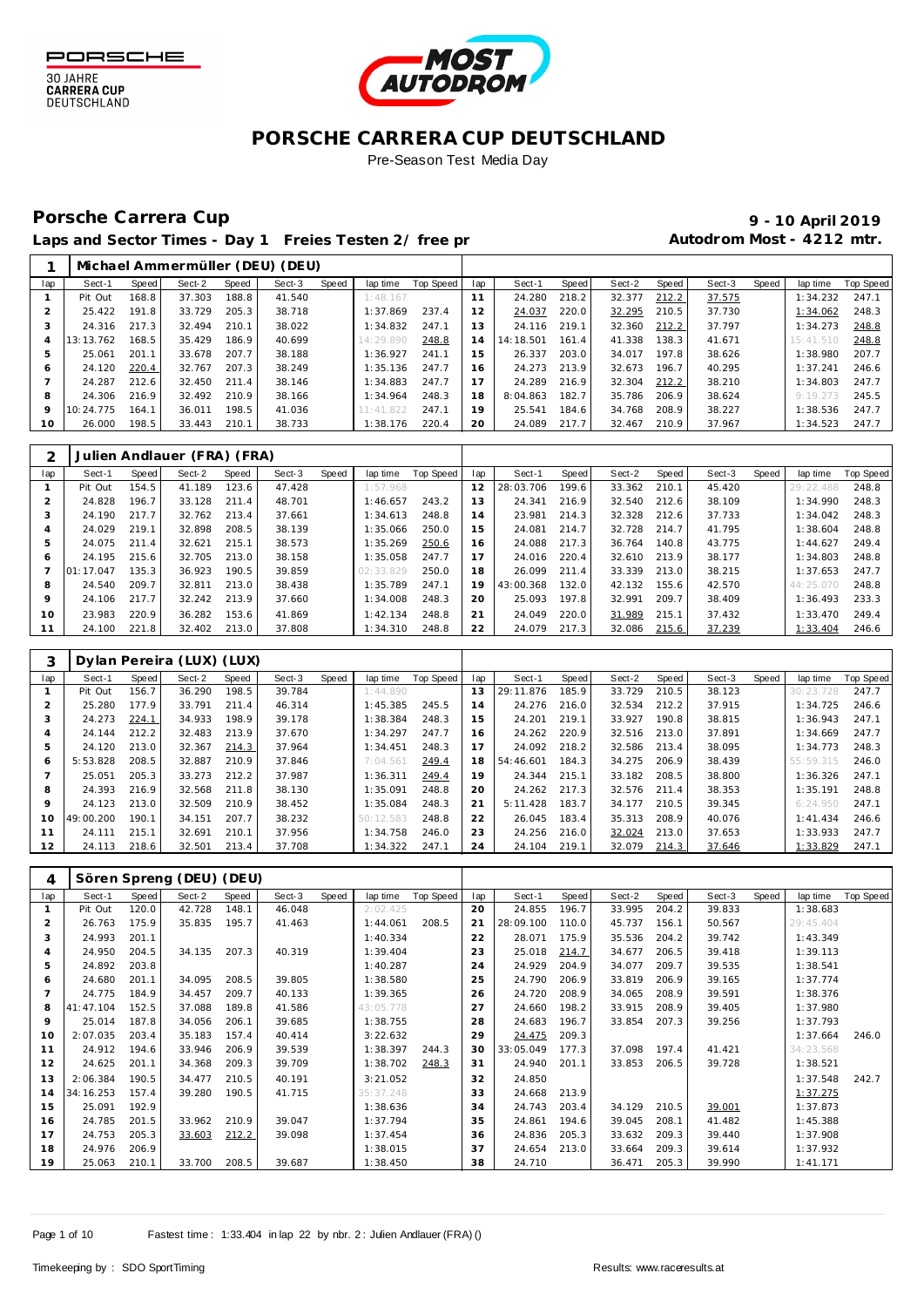



### **PORSCHE CARRERA CUP DEUTSCHLAND** Pre-Season Test Media Day

# Porsche Carrera Cup **10 April 2019 9 - 10 April 2019**

 **David Kolkmann (DEU) (DEU)**

### Laps and Sector Times - Day 1 Freies Testen 2/ free practice 20 and 20 Autodrom Most - 4212 mtr.

| lap            | Sect-1           | <b>Speed</b>   | Sect-2                     | Speed          | Sect-3           | Speed | lap time             | Top Speed        | lap      | Sect-1                 | Speed | Sect-2                       | Speed | Sect-3           | <b>Speed</b> | lap time             | Top Speed        |
|----------------|------------------|----------------|----------------------------|----------------|------------------|-------|----------------------|------------------|----------|------------------------|-------|------------------------------|-------|------------------|--------------|----------------------|------------------|
| $\mathbf{1}$   | Pit Out          | 145.9          | 38.838                     | 182.4          | 43.166           |       | 1:51.760             |                  | 23       | 24.254                 | 217.7 | 32.985                       | 212.6 | 38.441           |              | 1:35.680             |                  |
| $\overline{c}$ | 24.953           | 206.9          | 33.460                     | 208.5          | 39.101           |       | 1:37.514             |                  | 24       | 24.234                 | 216.4 | 33.301                       | 201.9 | 38.930           |              | 1:36.465             | 243.8            |
| 3              | 24.721           | 208.1          | 33.140                     | 213.4          | 38.661           |       | 1:36.522             | 247.7            | 25       | 24.287                 | 212.2 | 33.041                       | 210.1 | 38.627           |              | 1:35.955             |                  |
| $\overline{4}$ | 24.265           | 205.7          | 33.060                     | 208.9          | 38.316           |       | 1:35.641             |                  | 26       | 24.261                 | 210.1 | 32.981                       | 211.8 | 38.660           |              | 1:35.902             | 248.8            |
| 5              | 24.340           | 216.0          | 33.080                     | 211.8          | 38.456           |       | 1:35.876             | 248.3            | 27       | 24.271                 | 215.1 | 32.860                       | 213.0 | 38.508           |              | 1:35.639             | 249.4            |
| 6              | 24.347           | 210.9          | 32.829                     | 208.5          | 38.521           |       | 1:35.697             |                  | 28       | 24.413                 | 213.4 | 33.003                       | 210.1 | 39.157           |              | 1:36.573             | 249.4            |
| $\overline{7}$ | 24.196           | 214.7          | 32.856                     | 213.9          | 38.495           |       | 1:35.547             |                  | 29       | 24.355                 | 211.8 | 33.035                       | 209.7 | 38.803           |              | 1:36.193             | 250.0            |
| 8              | 11:43.837        | 185.2          | 33.797                     | 204.9          | 38.349           |       | 12:55.983            |                  | 30       | 20:16.245              | 178.2 | 34.390                       | 208.9 | 39.095           |              | 21:29.730            |                  |
| 9              | 24.699           | 203.4          | 33.243                     | 210.5          | 37.932           |       | 1:35.874             |                  | 31       | 24.481                 | 214.3 | 33.168                       | 210.1 | 38.471           |              | 1:36.120             |                  |
| 10             | 24.320           | 209.3          | 32.873                     | 209.3          | 38.101           |       | 1:35.294             |                  | 32       | 24.846                 | 202.6 | 33.740                       | 203.0 | 39.507           |              | 1:38.093             |                  |
| 11             | 24.540           | 203.0          | 32.838                     | 214.7          | 38.858           |       | 1:36.236             |                  | 33       | 24.236                 | 217.7 | 33.571                       | 208.5 | 38.724           |              | 1:36.531             |                  |
| 12             | 5:08.553         | 196.4          | 33.246                     | 211.8          | 38.852           |       | 6:20.651             |                  | 34       | 24.244                 | 217.7 | 33.326                       | 209.3 | 38.640           |              | 1:36.210             |                  |
| 13             | 24.443           | 214.3          | 32.845                     | 213.0          | 38.191           |       | 1:35.479             |                  | 35       | 24.391                 | 223.1 | 33.074                       | 214.3 | 38.640           |              | 1:36.105             | 248.3            |
| 14             | 34:42.667        | 178.8          | 34.811                     | 202.2          | 39.868           |       | 35:57.346            | 250.0            | 36       | 01:55.104              | 162.9 | 42.026                       | 123.3 | 42.198           |              | 03:19.328            |                  |
| 15             | 25.694           | 191.8          | 33.612                     | 207.7          | 38.811           |       | 1:38.117             | 241.6            | 37       | 24.980                 | 200.7 | 33.692                       | 208.1 | 39.245           |              | 1:37.917             |                  |
| 16             | 24.385           | 203.4          | 33.198                     | 207.7          | 38.596           |       | 1:36.179             | 247.7            | 38       | 24.328                 |       | 33.146                       | 210.9 | 38.727           |              | 1:36.201             | 245.5            |
| 17             | 24.313           | 208.5          | 32.963                     | 206.5          | 38.275           |       | 1:35.551             |                  | 39       | 24.398                 |       | 32.856                       | 209.7 | 38.996           |              | 1:36.250             |                  |
| 18             | 24.135           | 216.0          | 33.212                     | 209.7          | 38.547           |       | 1:35.894             |                  | 40       | 24.219                 | 212.2 | 32.845                       | 211.8 | 38.410           |              | 1:35.474             | 250.0            |
| 19             | 24.220           | 218.6          | 32.967                     | 209.7          | 38.559           |       | 1:35.746             | 244.3            | 41       | 24.288                 |       | 32.732                       | 213.4 | 38.404           |              | 1:35.424             |                  |
| 20             | 24.227           | 212.6          | 32.975                     | 211.4          | 38.274           |       | 1:35.476             | 241.1            | 42       | 24.178                 | 213.9 | 32.725                       | 211.4 | 38.341           |              | 1:35.244             | 249.4            |
| 21             | 24.162           | 214.7          | 32.780                     | 212.6          | 38.262           |       | 1:35.204             | 248.8            | 43       | 24.611                 | 208.5 | 33.014                       | 211.4 | 38.543           |              | 1:36.168             |                  |
| 22             | 24.263           | 218.6          | 32.844                     | 211.8          | 38.067           |       | 1:35.174             | 250.0            | 44       | 24.101                 | 216.0 | 32.704                       | 213.9 | 38.385           |              | 1:35.190             |                  |
|                |                  |                |                            |                |                  |       |                      |                  |          |                        |       |                              |       |                  |              |                      |                  |
|                |                  |                |                            |                |                  |       |                      |                  |          |                        |       |                              |       |                  |              |                      |                  |
| 6              |                  |                | Carlos Rivas (LUX) (LUX)   |                |                  |       |                      |                  |          |                        |       |                              |       |                  |              |                      |                  |
| lap            | Sect-1           | Speed          | Sect-2                     | Speed          | Sect-3           | Speed | lap time             | <b>Top Speed</b> | lap      | Sect-1                 | Speed | Sect-2                       | Speed | Sect-3           | Speed        | lap time             | <b>Top Speed</b> |
| $\mathbf{1}$   | Pit Out          | 155.2          | 36.393                     | 200.4          | 40.936           |       | 1:45.427             |                  | 19       | 24.415                 | 211.8 | 33.362                       | 210.9 | 38.949           |              | 1:36.726             | 244.3            |
| $\overline{c}$ | 25.006           | 196.4          | 33.705                     | 210.9          | 39.642           |       | 1:38.353             |                  | 20       | 24.321                 | 214.3 | 33.189                       | 212.6 | 38.645           |              | 1:36.155             |                  |
| 3              | 25.985           | 200.4          | 33.879                     | 205.7          | 39.496           |       | 1:39.360             |                  | 21       | 17:01.041              | 174.2 | 34.416                       | 206.9 | 41.013           |              | 18:16.470            |                  |
| $\overline{4}$ | 24.536           | 210.1          | 34.044                     | 206.9          | 39.031           |       | 1:37.611             |                  | 22       | 24.596                 | 208.1 | 32.977                       | 213.9 | 38.315           |              | 1:35.888             | 243.2            |
| 5              | 24.770           | 210.1          | 33.502                     | 207.3          | 38.808           |       | 1:37.080             | 248.8            | 23       | 24.269                 | 203.8 | 33.059                       | 212.2 | 38.123           |              | 1:35.451             |                  |
| 6              | 24.614           | 215.1          | 33.942                     | 205.3          | 38.922           |       | 1:37.478             |                  | 24       | 24.302                 | 210.9 | 32.837                       | 208.9 | 38.248           |              | 1:35.387             | 244.3            |
| $\overline{7}$ | 24.562           | 213.0          | 33.387                     | 204.9          | 39.018           |       | 1:36.967             | 250.0            | 25       | 24.259                 | 217.3 | 32.597                       | 210.5 | 38.053           |              | 1:34.909             |                  |
| 8              | 24.625           | 210.1          | 33.313                     | 211.8          | 38.929           |       | 1:36.867             |                  | 26       | 21:41.074              | 150.6 | 38.011                       | 185.6 | 42.162           |              | 23:01.247            |                  |
| 9              | 42:31.709        | 175.3          | 36.115                     | 202.2          | 39.712           |       | 43:47.536            | 225.9            | 27       | 26.009                 | 193.2 | 34.309                       | 203.0 | 39.398           |              | 1:39.716             |                  |
| 10             | 24.779           | 198.9          | 33.593                     | 207.3          | 38.753           |       | 1:37.125             | 247.7            | 28       | 24.456                 |       | 33.430                       | 211.4 | 38.848           |              | 1:36.734             |                  |
| 11             | 24.471           | 209.3          | 33.865                     | 210.1          | 38.851           |       | 1:37.187             |                  | 29       | 24.325                 |       | 33.362                       | 210.5 | 38.742           |              | 1:36.429             |                  |
| 12             | 24.578           | 215.1          | 33.633                     | 210.9          | 38.864           |       | 1:37.075             |                  | 30       | 24.343                 | 215.1 | 33.294                       | 209.3 | 38.772           |              | 1:36.409             |                  |
| 13             | 6:22.914         | 164.9          | 35.943                     | 193.9          | 40.660           |       | 7:39.517             |                  | 31       | 24.220                 | 213.4 | 33.299                       | 208.9 | 38.982           |              | 1:36.501             |                  |
| 14             | 25.685           | 200.4          | 33.567                     | 208.9          | 38.655           |       | 1:37.907             |                  | 32       | 24.145                 |       | 33.118                       | 210.9 | 39.166           |              | 1:36.429             |                  |
| 15             | 24.584           | 217.7          | 32.926                     | 213.0          | 38.311           |       | 1:35.821             | 240.0            | 33       | 24.392                 |       | 33.372                       | 208.9 | 38.726           |              | 1:36.490             |                  |
| 16             | 24.418           | 219.1          | 32.986                     | 210.9          | 38.593           |       | 1:35.997             |                  | 34       | 26.031                 | 200.4 | 33.456                       | 211.4 | 38.680           |              | 1:38.167             | 242.7            |
| 17             | 24.468           | 216.4          | 33.076                     | 210.1          | 38.475           |       | 1:36.019             |                  | 35       | 24.225                 | 211.4 | 33.309                       | 213.4 | 38.858           |              | 1:36.392             |                  |
| 18             | 24.502           | 215.6          | 33.143                     | 210.9          | 38.552           |       | 1:36.197             |                  | 36       |                        |       |                              |       |                  |              |                      |                  |
| 7              |                  |                | Georgi Donchev (BGR) (BGR) |                |                  |       |                      |                  |          |                        |       |                              |       |                  |              |                      |                  |
| lap            | Sect-1           | Speed          | Sect-2                     | Speed          | Sect-3           | Speed | lap time             | <b>Top Speed</b> | lap      | Sect-1                 | Speed | Sect-2                       | Speed | Sect-3           | Speed        | lap time             | <b>Top Speed</b> |
| $\mathbf{1}$   | Pit Out          | 165.6          | 39.650                     | 193.2          | 44.310           |       | 1:55.528             |                  | 20       | 24.880                 | 218.6 | 34.035                       | 208.5 | 39.294           |              | 1:38.209             |                  |
| $\overline{2}$ | 25.775           | 198.5          |                            |                |                  |       | 1:41.757             | 232.3            | 21       | 24.660                 | 204.2 |                              |       |                  |              | 1:38.202             |                  |
| 3              | 25.421           | 205.7          | 34.538                     | 203.0          | 40.302           |       | 1:40.261             |                  | 22       | 24.410 214.7           |       | 33.936                       | 209.3 | 39.333           |              | 1:37.679             |                  |
| $\overline{4}$ | 24.759           | 213.9          | 34.172                     | 211.8          | 39.952           |       | 1:38.883             |                  | 23       | 24.928                 | 217.3 | 33.868                       | 214.3 | 40.390           |              | 1:39.186             |                  |
| 5              | 24.601           | 212.2          | 37.029                     | 170.9          | 45.394           |       | 1:47.024             |                  | 24       | 24.609                 | 214.7 | 34.260                       | 206.9 | 40.012           |              | 1:38.881             |                  |
| 6              | 24.608           | 218.2          | 34.297                     | 204.5          | 39.690           |       | 1:38.595             |                  | 25       | 24.485                 | 213.9 | 33.758                       | 208.1 | 39.598           |              | 1:37.841             | 240.5            |
| $\overline{7}$ | 24.713           | 217.7          | 34.141                     | 207.3          | 39.641           |       | 1:38.495             |                  | 26       | 46:26.685              | 140.4 | 44.993                       | 142.7 | 47.256           |              | 47:58.934            |                  |
| 8              | 4:18.202         | 210.9          | 34.930                     | 208.5          | 40.076           |       | 5:33.208             |                  | 27       | 26.386                 | 189.5 | 35.185                       | 203.4 | 40.477           |              | 1:42.048             | 237.9            |
| 9              | 24.440           | 215.6          | 33.993                     | 212.2          | 39.366           |       | 1:37.799             |                  | 28       | 25.303                 | 165.4 | 34.110                       | 212.2 | 39.532           |              | 1:38.945             |                  |
| 10             | 50:37.300        | 160.2          | 39.717                     | 182.4          | 42.420           |       | 51:59.437            |                  | 29       | 24.655                 | 206.9 | 33.587                       | 208.1 | 39.195           |              | 1:37.437             | 242.7            |
| 11             | 25.128           | 213.9          | 40.297                     | 186.2          | 40.411           |       | 1:45.836             | 241.6            | 30       | 24.647                 | 208.9 |                              |       |                  |              | 1:36.968             |                  |
| 12             |                  |                |                            |                |                  |       |                      |                  | 31       | 27.605                 |       | 33.971                       | 209.3 | 41.271           |              |                      |                  |
| 13             |                  |                |                            |                |                  |       |                      |                  |          |                        |       |                              |       |                  |              |                      |                  |
|                | 24.568           | 207.7          |                            |                |                  |       | 1:38.681             |                  |          |                        |       |                              |       |                  |              | 1:42.847             |                  |
|                | 29.889           | 196.7          | 36.160                     | 204.9          | 40.370           |       | 1:46.419             |                  | 32       | 12:19.970              | 163.1 | 40.492 182.7                 |       | 41.979           |              | 13:42.441            |                  |
| 14             | 24.841           | 190.5          |                            |                |                  |       | 1:39.836             |                  | 33       | 24.897                 | 213.9 |                              |       |                  |              | 1:37.933             |                  |
| 15             | 24.689           | 200.0          | 34.120                     | 207.3          | 39.996           |       | 1:38.805             |                  | 34       | 24.473                 |       |                              |       |                  |              | 1:36.824             |                  |
| 16             | 24.787           | 206.1          | 34.109                     | 213.0          | 40.189           |       | 1:39.085             |                  | 35       | 24.580                 | 208.1 |                              |       |                  |              | 1:37.596             |                  |
| 17<br>18       | 24.785<br>24.447 | 209.3<br>208.5 | 34.151<br>34.548           | 206.5<br>202.2 | 39.991<br>39.977 |       | 1:38.927<br>1:38.972 |                  | 36<br>37 | 24.330<br>24.398 218.2 | 220.4 | 33.256 205.3<br>33.495 212.6 |       | 39.138<br>39.382 |              | 1:36.724<br>1:37.275 |                  |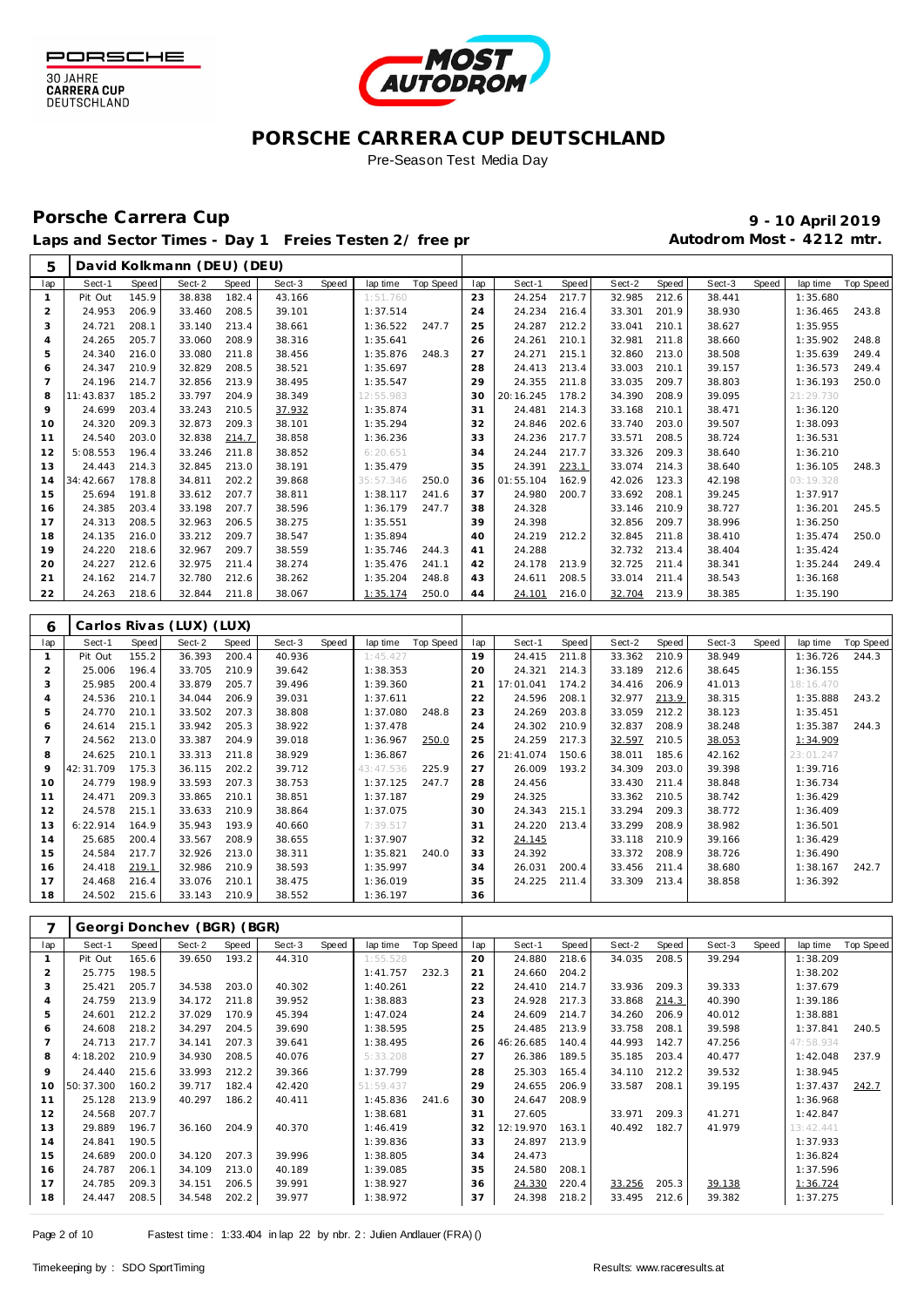

**30 JAHRE<br>CARRERA CUP** DEUTSCHLAND



### **PORSCHE CARRERA CUP DEUTSCHLAND** Pre-Season Test Media Day

### Porsche Carrera Cup **10 April 2019 9 - 10 April 2019**

|                | Laps and Sector Times - Day 1 Freies Testen 2/ free pr |                |                               |                |                  |       |                      |                  |          |                  |                |                  |                | Autodrom Most - 4212 mtr. |       |                      |                  |
|----------------|--------------------------------------------------------|----------------|-------------------------------|----------------|------------------|-------|----------------------|------------------|----------|------------------|----------------|------------------|----------------|---------------------------|-------|----------------------|------------------|
|                | 19 11:56.610 202.2                                     |                | 35.059 208.5                  |                | 39.588           |       | 13:11.257            |                  | 38       | 24.461           | 216.0          |                  |                |                           |       | 1:36.861             |                  |
|                |                                                        |                |                               |                |                  |       |                      |                  |          |                  |                |                  |                |                           |       |                      |                  |
| 8              |                                                        |                | Gustav Malja (SWE) (SWE)      |                |                  |       |                      |                  |          |                  |                |                  |                |                           |       |                      |                  |
| lap            | Sect-1                                                 | <b>Speed</b>   | Sect-2                        | Speed          | Sect-3           | Speed | lap time             | <b>Top Speed</b> | lap      | Sect-1           | Speed          | Sect-2           | <b>Speed</b>   | Sect-3                    | Speed | lap time             | <b>Top Speed</b> |
| $\mathbf{1}$   | Pit Out                                                | 148.1          | 40.478                        | 172.0          | 44.690           |       | 2:02.505             |                  | 19       | 24.206           | 196.0          | 32.772           | 213.0          | 38.004                    |       | 1:34.982             | 244.9            |
| $\overline{c}$ | 31.793                                                 | 173.4          | 36.515                        | 197.4          | 39.552           |       | 1:47.860             | 230.8            | 20       | 24.158           | 219.1          | 32.506           | 212.6          | 39.386                    |       | 1:36.050             | 248.3            |
| 3              | 24.507                                                 | 201.1          | 33.008                        | 211.8          | 38.156           |       | 1:35.671             | 246.6            | 21       | 22:45.293        | 163.1          | 35.528           | 209.3          | 39.608                    |       | 24:00.429            | 228.8            |
| 4<br>5         | 24.345<br>26.192                                       | 209.7<br>190.8 | 33.596<br>33.389              | 212.2<br>212.2 | 38.395<br>38.187 |       | 1:36.336<br>1:37.768 | 248.3<br>250.0   | 22<br>23 | 24.351<br>23.993 | 206.9<br>214.7 | 32.548<br>32.362 | 213.0<br>212.2 | 38.099<br>38.084          |       | 1:34.998<br>1:34.439 | 247.7<br>247.7   |
| 6              | 24.112                                                 | 210.9          | 32.887                        | 213.4          | 38.145           |       | 1:35.144             | 248.8            | 24       | 24.017           | 220.9          | 32.429           | 212.2          | 37.940                    |       | 1:34.386             | 248.8            |
| $\overline{7}$ | 24.155                                                 | 215.6          | 32.807                        | 213.9          | 38.210           |       | 1:35.172             | 249.4            | 25       | 24.130           | 202.2          | 33.054           | 213.4          | 38.001                    |       | 1:35.185             | 249.4            |
| 8              | 6:47.333                                               | 159.1          | 43.622                        | 162.7          | 45.179           |       | 8:16.134             | 248.3            | 26       | 24.206           | 220.9          | 32.539           | 212.2          | 38.086                    |       | 1:34.831             | 248.8            |
| 9              | 25.647                                                 | 191.8          | 34.809                        | 209.7          | 38.470           |       | 1:38.926             | 230.8            | 27       | 24.060           | 220.0          | 32.515           | 213.0          | 38.273                    |       | 1:34.848             | 247.7            |
| 10             | 24.546                                                 | 204.9          | 32.439                        | 213.0          | 37.924           |       | 1:34.909             | 248.3            | 28       | 24.088           | 215.6          | 33.256           | 205.3          | 38.061                    |       | 1:35.405             | 248.8            |
| 11             | 24.166                                                 | 217.3          | 32.279                        | 213.0          | 37.691           |       | 1:34.136             | 247.1            | 29       | 24.010           | 214.3          | 32.791           | 210.1          | 38.187                    |       | 1:34.988             | 250.0            |
| 12             | 24.105                                                 | 214.3          | 32.557                        | 209.7          | 37.824           |       | 1:34.486             | 249.4            | 30       | 24.149           | 220.0          | 32.567           | 212.2          | 38.172                    |       | 1:34.888             | 248.8            |
| 13             | 23.938                                                 | 218.2          | 32.412                        | 213.9          | 37.823           |       | 1:34.173             | 250.0            | 31       | 24.224           | 216.4          | 32.625           | 213.0          | 37.876                    |       | 1:34.725             | 248.3            |
| 14             | 02:03.301                                              | 154.5          | 38.338                        | 192.2          | 42.408           |       | 03:24.047            | 248.3            | 32       | 24.064           | 222.2          | 32.460           | 213.0          | 39.285                    |       | 1:35.809             | 250.0            |
| 15             | 25.299<br>24.287                                       | 201.9<br>209.3 | 32.993<br>32.730              | 212.2          | 38.456           |       | 1:36.748<br>1:35.089 | 234.3<br>247.7   | 33       | 23.933           | 220.9<br>220.4 | 32.679<br>32.565 | 213.9<br>212.2 | 38.615                    |       | 1:35.227<br>1:34.947 | 249.4            |
| 16<br>17       | 24.315                                                 | 216.0          | 32.465                        | 211.8<br>213.0 | 38.072<br>38.004 |       | 1:34.784             | 248.3            | 34<br>35 | 24.379<br>24.138 | 218.2          | 32.479           | 212.6          | 38.003<br>37.855          |       | 1:34.472             | 244.3<br>248.8   |
| 18             | 24.236                                                 | 217.7          | 32.331                        | 212.6          | 38.154           |       | 1:34.721             | 248.8            | 36       |                  |                |                  |                |                           |       |                      |                  |
|                |                                                        |                |                               |                |                  |       |                      |                  |          |                  |                |                  |                |                           |       |                      |                  |
| 9              |                                                        |                | Jaap van Lagen (NLD) (NLD)    |                |                  |       |                      |                  |          |                  |                |                  |                |                           |       |                      |                  |
| lap            | Sect-1                                                 | Speed          | Sect-2                        | Speed          | Sect-3           | Speed | lap time             | Top Speed        | lap      | Sect-1           | Speed          | Sect-2           | <b>Speed</b>   | Sect-3                    | Speed | lap time             | <b>Top Speed</b> |
| $\mathbf{1}$   | Pit Out                                                | 163.9          | 37.075                        | 182.7          | 41.968           |       | 1:47.107             |                  | 19       | 24.329           | 217.7          | 32.910           | 207.3          | 38.319                    |       | 1:35.558             | 246.0            |
| $\overline{c}$ | 25.410                                                 | 196.0          | 36.668                        | 118.3          | 42.107           |       | 1:44.185             | 241.6            | 20       | 24.362           | 216.4          | 32.934           | 212.6          | 38.002                    |       | 1:35.298             | 246.0            |
| 3              | 24.344                                                 | 216.4          | 35.571                        | 173.1          | 39.138           |       | 1:39.053             | 248.3            | 21       | 24.099           | 220.4          | 32.543           | 212.6          | 37.928                    |       | 1:34.570             | 248.3            |
| 4<br>5         | 8:41.288                                               | 179.1          | 34.835                        | 204.9          | 39.481           |       | 9:55.604             | 247.7            | 22       | 24.458           | 220.0          | 32.445           | 211.8          | 38.179                    |       | 1:35.082             | 248.3            |
| 6              | 26.703<br>24.592                                       | 200.4<br>216.9 | 33.662<br>32.781              | 208.9<br>210.5 | 38.692<br>38.206 |       | 1:39.057<br>1:35.579 | 246.0<br>245.5   | 23<br>24 | 24.143<br>24.295 | 219.5<br>219.5 | 32.627<br>32.402 | 212.6<br>212.6 | 38.212<br>38.239          |       | 1:34.982<br>1:34.936 | 248.3<br>247.7   |
| $\overline{7}$ | 24.444                                                 | 213.9          | 32.891                        | 212.6          | 37.857           |       | 1:35.192             | 247.1            | 25       | 24.233           | 221.8          | 32.514           | 213.0          | 38.141                    |       | 1:34.888             | 247.7            |
| 8              | 7:50.034                                               | 164.1          | 35.618                        | 191.8          | 40.251           |       | 9:05.903             | 249.4            | 26       | 24.149           | 214.7          | 32.779           | 212.6          | 38.237                    |       | 1:35.165             | 247.1            |
| 9              | 25.727                                                 | 190.8          | 33.498                        | 208.9          | 38.480           |       | 1:37.705             | 222.2            | 27       | 24.181           | 223.1          | 32.456           | 211.8          | 38.353                    |       | 1:34.990             | 248.8            |
| 10             | 24.522                                                 | 196.7          | 34.098                        | 211.8          | 38.654           |       | 1:37.274             | 247.1            | 28       | 24.083           | 220.9          | 32.605           | 211.8          | 38.273                    |       | 1:34.961             | 247.1            |
| 11             | 24.044                                                 | 224.1          | 32.458                        | 211.4          | 37.597           |       | 1:34.099             | 247.7            | 29       | 24.122           | 222.7          | 32.575           | 211.8          | 38.226                    |       | 1:34.923             | 248.3            |
| 12             | 23.968                                                 | 224.1          | 32.350                        | 211.8          | 37.941           |       | 1:34.259             | 248.3            | 30       | 24.374           | 220.9          | 32.748           | 213.0          | 38.099                    |       | 1:35.221             | 250.6            |
| 13             | 24.010                                                 | 223.6          | 36.214                        | 162.7          | 39.754           |       | 1:39.978             | 250.0            | 31       | 24.179           | 221.3          | 32.589           | 213.0          | 38.152                    |       | 1:34.920             | 248.3            |
| 14             | 53:58.043                                              | 152.3          | 37.807                        | 164.1          | 44.542           |       | 55: 20.392           | 248.3            | 32       | 24.683           | 216.9          | 32.625           | 213.9          | 38.194                    |       | 1:35.502             | 250.0            |
| 15             | 26.254                                                 | 201.9          | 33.517                        | 207.7          | 38.569           |       | 1:38.340             | 201.9            | 33       | 24.183           | 220.9          | 32.693           | 212.6          | 38.433                    |       | 1:35.309             | 247.7            |
| 16<br>17       | 24.335<br>24.011                                       | 215.1<br>221.8 | 33.219<br>32.221              | 165.4<br>213.0 | 42.038<br>37.829 |       | 1:39.592<br>1:34.061 | 247.7<br>247.1   | 34<br>35 | 24.462<br>24.101 | 219.1<br>222.2 | 32.691<br>32.543 | 212.2<br>213.4 | 38.074<br>38.242          |       | 1:35.227<br>1:34.886 | 248.8<br>248.3   |
| 18             | 24:54.379                                              | 150.4          | 41.504                        | 113.9          | 41.715           |       | 26: 17.598           | 243.8            | 36       | 24.323           | 222.7          | 32.361           | 213.9          | 38.256                    |       | 1:34.940             | 247.7            |
|                |                                                        |                |                               |                |                  |       |                      |                  |          |                  |                |                  |                |                           |       |                      |                  |
| 10             |                                                        |                | Matthias Jeserich (DEU) (DEU) |                |                  |       |                      |                  |          |                  |                |                  |                |                           |       |                      |                  |
| lap            | Sect-1                                                 | Speed          | Sect-2                        | Speed          | Sect-3           | Speed | lap time             | Top Speed        | lap      | Sect-1           | Speed          | Sect-2           | Speed          | Sect-3                    | Speed | lap time             | <b>Top Speed</b> |
| 1              | Pit Out                                                | 122.7          | 41.910                        | 145.6          | 44.568           |       | 1:59.536             |                  | 17       | 5:24.461         | 184.3          | 35.639           | 209.3          | 39.454                    |       | 6:39.554             | 244.3            |
| $\sqrt{2}$     | 27.891                                                 | 179.4          | 35.773                        | 204.2          | 41.299           |       | 1:44.963             | 231.8            | 18       | 24.601           | 204.2          | 33.068           | 210.9          | 39.334                    |       | 1:37.003             | 246.6            |
| 3              | 24.918                                                 | 205.7          | 33.641                        | 208.5          | 39.456           |       | 1:38.015             | 243.2            | 19       | 52:01.569        | 171.2          | 36.125           | 188.8          | 41.446                    |       | 53:19.140            | 235.8            |
| 4              | 45.677                                                 | 162.2          | 35.111                        | 206.5          | 40.803           |       | 2:01.591             | 246.0            | 20       | 25.896           | 194.6          | 34.870           | 200.0          | 40.216                    |       | 1:40.982             | 240.5            |
| 5<br>6         | 25.002<br>24.658                                       | 205.3<br>203.4 | 33.410<br>33.623              | 210.1<br>206.9 | 39.445<br>40.251 |       | 1:37.857<br>1:38.532 | 243.2<br>243.8   | 21<br>22 | 24.871<br>24.723 | 200.0<br>210.9 | 33.750<br>33.235 | 186.9<br>209.3 | 40.485<br>39.126          |       | 1:39.106<br>1:37.084 | 242.7<br>243.2   |
| $\overline{7}$ | 25.322                                                 | 199.3          | 33.796                        | 204.5          | 40.381           |       | 1:39.499             | 244.9            | 23       | 5:09.942         | 196.0          | 34.217           | 200.4          | 39.245                    |       | 6:23.404             | 245.5            |
| 8              | 24.772                                                 | 191.8          | 33.618                        | 208.5          | 39.782           |       | 1:38.172             | 244.9            | 24       | 24.727           | 216.9          | 33.068           | 209.3          | 39.037                    |       | 1:36.832             | 244.3            |
| 9              | 24.899                                                 | 200.7          | 33.646                        | 209.3          | 39.601           |       | 1:38.146             | 244.3            | 25       | 13:04.581        | 143.4          | 39.236           | 181.5          | 42.247                    |       | 14:26.064            | 220.9            |
| 10             | 24.598                                                 | 208.5          | 33.532                        | 207.3          | 39.587           |       | 1:37.717             | 247.1            | 26       | 26.110           | 189.8          | 34.233           | 208.9          | 39.299                    |       | 1:39.642             | 232.8            |
| 11             | 19:18.272                                              | 169.5          | 37.116                        | 187.5          | 41.767           |       | 20:37.155            | 208.5            | 27       | 24.913           | 216.0          | 32.814           | 210.9          | 38.630                    |       | 1:36.357             | 245.5            |
| 12             | 25.103                                                 | 198.9          | 34.220                        | 205.3          | 39.868           |       | 1:39.191             | 243.2            | 28       | 10:07.787        | 197.8          | 33.376           | 208.5          | 39.288                    |       | 11:20.451            | 246.0            |
|                |                                                        |                | 33.572                        | 207.3          | 40.517           |       | 1:38.931             | 243.8            | 29       | 24.779           | 219.1          | 32.967           | 208.1          | 38.818                    |       |                      | 244.3            |
| 13<br>14       | 24.842<br>24.906                                       | 207.7<br>206.9 | 33.904                        | 203.8          | 40.444           |       |                      | 245.5            |          | 24.688           | 221.8          | 32.719 210.1     |                | 38.875                    |       | 1:36.564<br>1:36.282 | 245.5            |

 24.906 206.9 33.904 203.8 40.444 1:39.254 245.5 24.693 207.3 33.700 208.1 40.301 1:38.694 245.5 25.714 177.6 36.960 173.4 46.005 1:48.679 246.0

 24.688 221.8 32.719 210.1 38.875 1:36.282 24.521 212.2 33.220 209.3 39.300 1:37.041 246.6 24.418 217.3 33.256 207.7 41.622 1:39.296 247.1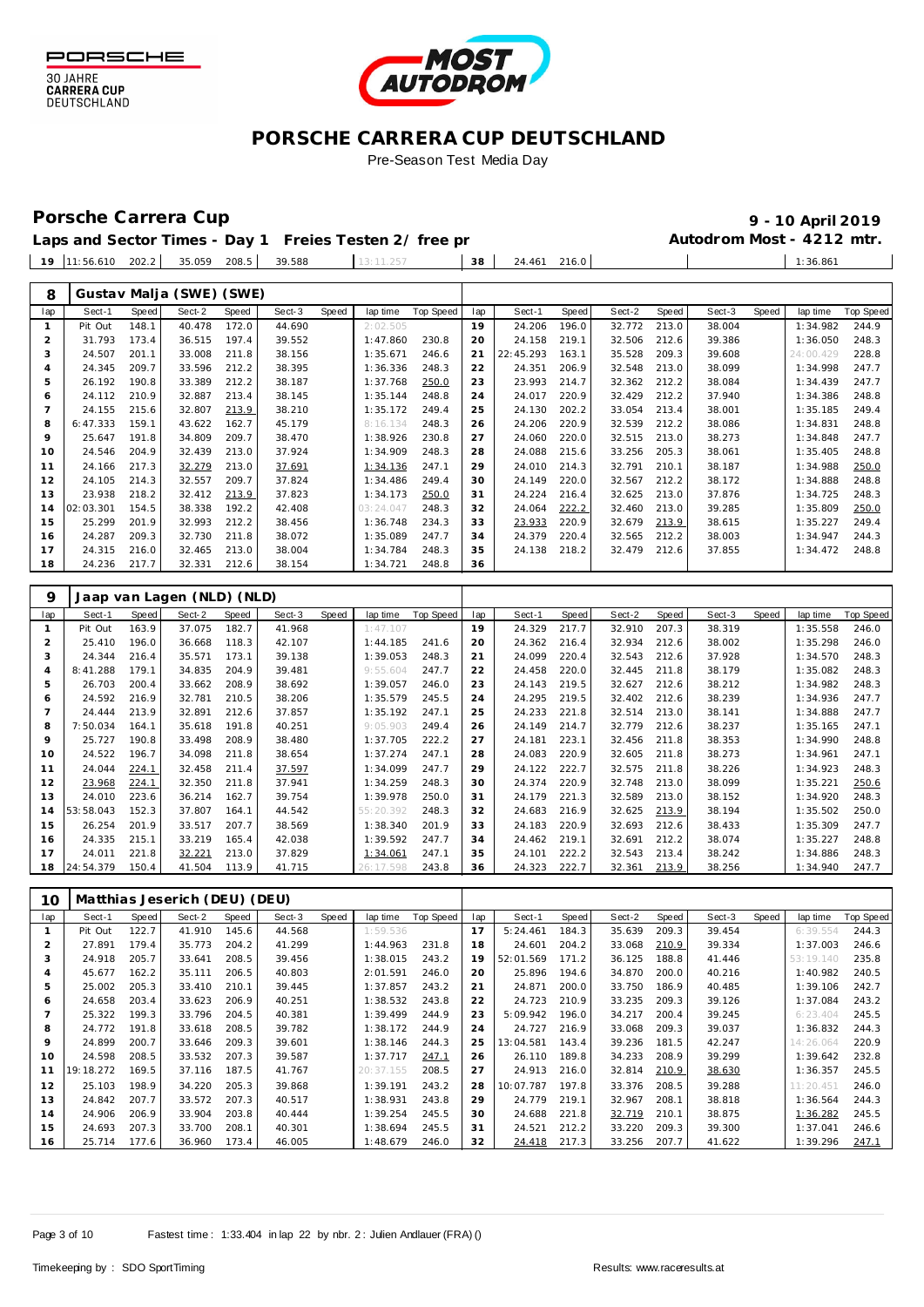



### **PORSCHE CARRERA CUP DEUTSCHLAND** Pre-Season Test Media Day

## Porsche Carrera Cup **10 April 2019 9 - 10 April 2019**

Laps and Sector Times - Day 1 Freies Testen 2/ free practic 20 and Autodrom Most - 4212 mtr.

| 13             |           |       | Larry ten Voorde (NLD) (NLD) |       |        |       |           |           |     |           |       |        |       |        |       |           |                  |
|----------------|-----------|-------|------------------------------|-------|--------|-------|-----------|-----------|-----|-----------|-------|--------|-------|--------|-------|-----------|------------------|
| lap            | Sect-1    | Speed | Sect-2                       | Speed | Sect-3 | Speed | lap time  | Top Speed | lap | Sect-1    | Speed | Sect-2 | Speed | Sect-3 | Speed | lap time  | <b>Top Speed</b> |
| $\mathbf{1}$   | Pit Out   | 109.2 | 40.223                       | 180.3 | 40.462 |       | 1:53.280  |           | 19  |           |       |        |       |        |       | 5:57.758  |                  |
| $\overline{2}$ | 24.807    | 212.2 | 32.917                       | 211.4 | 38.291 |       | 1:36.015  | 233.3     | 20  |           |       |        |       |        |       | 1:34.572  |                  |
| 3              | 24.418    | 216.9 | 32.416                       | 212.6 | 37.862 |       | 1:34.696  | 246.6     | 21  |           |       |        |       |        |       | 8:47.942  |                  |
| $\overline{4}$ | 24.193    | 217.3 | 32.298                       | 212.6 | 37.947 |       | 1:34.438  | 247.1     | 22  |           |       |        |       |        |       | 1:34.535  |                  |
| 5              | 3:58.479  | 204.9 | 32.591                       | 212.2 | 37.982 |       | 5:09.052  | 247.7     | 23  |           |       |        |       |        |       | 8:14.411  |                  |
| 6              | 24.298    | 217.7 | 32.335                       | 213.9 | 37.874 |       | 1:34.507  | 248.3     | 24  |           |       |        |       |        |       | 1:34.480  |                  |
| $\overline{7}$ | 24.263    | 216.4 | 32.261                       | 213.9 | 37.875 |       | 1:34.399  | 248.8     | 25  |           |       |        |       |        |       | 43:44.024 |                  |
| 8              | 4:29.479  | 163.9 | 34.209                       | 208.9 | 39.596 |       | 5:43.284  | 250.0     | 26  |           |       |        |       |        |       | 1:35.721  |                  |
| 9              | 24.221    | 220.9 | 32.656                       | 211.4 | 38.029 |       | 1:34.906  | 248.8     | 27  |           |       |        |       |        |       | 1:34.470  |                  |
| 10             | 24.288    | 215.6 | 32.266                       | 213.9 | 37.678 |       | 1:34.232  | 250.0     | 28  |           |       |        |       |        |       | 1:34.379  |                  |
| 11             |           |       |                              |       |        |       | 21:09.368 | 250.6     | 29  |           |       |        |       |        |       | 1:34.291  |                  |
| 12             |           |       |                              |       |        |       | 1:35.646  |           | 30  |           |       |        |       |        |       | 1:34.238  |                  |
| 13             |           |       |                              |       |        |       | 1:34.093  |           | 31  |           |       |        |       |        |       | 1:34.100  |                  |
| 14             |           |       |                              |       |        |       | 35:58.130 |           | 32  |           |       |        |       |        |       | 7:24.720  |                  |
| 15             |           |       |                              |       |        |       | 1:36.043  |           | 33  |           |       |        |       |        |       | 1:35.404  |                  |
| 16             |           |       |                              |       |        |       | 1:34.003  |           | 34  |           |       |        |       |        |       | 1:33.512  |                  |
| 17             |           |       |                              |       |        |       | 1:33.986  |           | 35  |           |       |        |       |        |       | 1:33.482  |                  |
| 18             |           |       |                              |       |        |       | 1:34.066  |           | 36  |           |       |        |       |        |       |           |                  |
|                |           |       |                              |       |        |       |           |           |     |           |       |        |       |        |       |           |                  |
| 14             |           |       | Toni Wolf (DEU) (DEU)        |       |        |       |           |           |     |           |       |        |       |        |       |           |                  |
| lap            | Sect-1    | Speed | Sect-2                       | Speed | Sect-3 | Speed | lap time  | Top Speed | lap | Sect-1    | Speed | Sect-2 | Speed | Sect-3 | Speed | lap time  | <b>Top Speed</b> |
| $\mathbf{1}$   | Pit Out   | 174.8 | 37.253                       | 193.2 | 40.821 |       | 1:45.963  |           | 14  | 05:35.088 | 162.9 | 36.441 | 195.3 | 40.231 |       | 06:51.760 | 247.7            |
| $\overline{2}$ | 25.109    | 217.7 | 33.785                       | 206.9 | 40.268 |       | 1:39.162  | 244.3     | 15  | 24.892    | 216.9 | 33.050 | 210.1 | 38.669 |       | 1:36.611  | 247.1            |
| 3              | 24.749    | 207.7 | 33.172                       | 209.7 | 38.787 |       | 1:36.708  | 246.0     | 16  | 24.569    | 215.1 | 33.340 | 208.1 | 38.759 |       | 1:36.668  | 247.7            |
| $\overline{4}$ | 24.329    | 211.4 | 33.343                       | 207.7 | 39.059 |       | 1:36.731  | 246.0     | 17  | 24.275    | 220.4 | 32.937 | 210.5 | 38.974 |       | 1:36.186  | 247.7            |
| 5              | 8:09.702  | 193.2 | 34.089                       | 210.5 | 38.976 |       | 9:22.767  | 247.7     | 18  | 24.405    | 217.7 | 33.525 | 210.9 | 38.670 |       | 1:36.600  | 244.9            |
| 6              | 28.177    | 192.5 | 35.009                       | 210.1 | 39.292 |       | 1:42.478  | 246.6     | 19  | 5:38.861  | 198.5 | 33.505 | 210.1 | 38.917 |       | 6:51.283  | 247.7            |
| $\overline{7}$ | 7:20.192  | 196.0 | 34.071                       | 206.1 | 39.158 |       | 8:33.421  | 247.1     | 20  | 24.451    | 210.5 | 32.914 | 211.8 | 39.458 |       | 1:36.823  | 246.6            |
| 8              | 24.444    | 213.9 | 33.059                       | 208.9 | 38.844 |       | 1:36.347  | 246.6     | 21  | 8:18.988  | 135.8 | 36.575 | 193.5 | 41.237 |       | 9:36.800  | 244.9            |
| 9              | 24.211    | 214.7 | 32.976                       | 212.2 | 38.539 |       | 1:35.726  | 246.6     | 22  | 25.256    | 201.9 | 34.991 | 211.4 | 39.007 |       | 1:39.254  | 244.3            |
| 10             | 48:22.650 | 172.8 | 38.140                       | 198.5 | 40.456 |       | 49:41.246 | 247.7     | 23  | 24.700    | 219.1 | 32.712 | 212.6 | 38.496 |       | 1:35.908  | 247.7            |
| 11             | 24.628    | 208.5 | 33.209                       | 211.4 | 38.864 |       | 1:36.701  | 246.6     | 24  | 24.406    | 212.2 | 32.900 | 213.0 | 38.708 |       | 1:36.014  | 248.3            |
| 12             | 24.581    | 214.7 | 32.967                       | 210.1 | 38.727 |       | 1:36.275  | 246.0     | 25  | 24.326    | 211.4 | 32.806 | 214.3 | 38.392 |       | 1:35.524  | 249.4            |
| 13             | 24.350    | 209.3 | 33.513                       | 208.9 | 38.699 |       | 1:36.562  | 247.1     | 26  |           |       |        |       |        |       |           |                  |
|                |           |       |                              |       |        |       |           |           |     |           |       |        |       |        |       |           |                  |
|                |           |       |                              |       |        |       |           |           |     |           |       |        |       |        |       |           |                  |
| 15             |           |       | Berkay Besler (TUR) (TUR)    |       |        |       |           |           |     |           |       |        |       |        |       |           |                  |
| lap            | Sect-1    | Speed | Sect-2                       | Speed | Sect-3 | Speed | lap time  | Top Speed | lap | Sect-1    | Speed | Sect-2 | Speed | Sect-3 | Speed | lap time  | <b>Top Speed</b> |
| $\mathbf{1}$   | Pit Out   | 144.2 | 41.021                       | 160.0 | 41.289 |       | 1:55.083  |           | 12  | 24.177    | 222.7 | 32.797 | 210.1 | 38.531 |       | 1:35.505  | 245.5            |
| $\overline{2}$ | 24.871    | 205.7 | 33.407                       | 210.9 | 38.860 |       | 1:37.138  | 243.8     | 13  | 24.556    | 220.9 | 33.015 | 209.7 | 38.312 |       | 1:35.883  | 247.7            |
| 3              | 24.470    | 203.0 | 33.288                       | 211.4 | 38.557 |       | 1:36.315  | 245.5     | 14  | 24.271    | 216.4 | 33.111 | 210.5 | 38.522 |       | 1:35.904  | 249.4            |
| $\overline{4}$ | 24.445    | 213.9 | 33.419                       | 212.2 | 38.490 |       | 1:36.354  | 245.5     | 15  | 24.202    | 214.3 | 33.477 | 208.5 | 38.766 |       | 1:36.445  | 246.6            |
| 5              | 24.310    | 217.7 | 32.901                       | 210.5 | 39.372 |       | 1:36.583  | 243.8     | 16  | 24.299    | 220.4 | 32.922 | 208.9 | 38.465 |       | 1:35.686  | 248.3            |
| 6              | 24.213    | 216.0 | 32.948                       | 210.1 | 38.406 |       | 1:35.567  | 247.1     | 17  | 24.251    | 220.9 | 32.851 | 210.5 | 38.497 |       | 1:35.599  | 247.1            |
| $\overline{7}$ | 4:08.975  | 207.7 | 33.093                       | 208.5 | 38.566 |       | 5:20.634  | 244.3     | 18  | 38:03.749 | 120.3 | 43.535 | 175.9 | 44.576 |       | 39:31.860 | 247.1            |
| 8              | 24.234    | 217.3 | 32.948                       | 209.7 | 38.541 |       | 1:35.723  | 246.6     | 19  | 25.745    | 196.4 | 33.142 | 210.1 | 38.360 |       | 1:37.247  | 243.8            |
| 9              | 24.276    | 216.9 | 33.252                       | 210.9 | 38.385 |       | 1:35.913  | 244.9     | 20  | 24.427    | 213.0 | 32.636 | 208.5 | 37.743 |       | 1:34.806  | 246.6            |
| 10             | 24.250    | 219.5 | 32.956                       | 210.1 | 40.100 |       | 1:37.306  | 247.1     | 21  | 24.290    | 218.6 | 32.371 | 213.4 | 37.756 |       | 1:34.417  | 246.6            |
| 11             | 24.849    | 215.1 | 32.971                       | 210.5 | 38.443 |       | 1:36.263  | 244.9     | 22  | 24.291    | 216.9 | 32.405 | 213.0 | 38.060 |       | 1:34.756  | 247.7            |

| 17  |         |       | Lukas Ertl (DEU) (DEU) |       |        |       |          |           |     |           |       |        |       |        |       |           |           |
|-----|---------|-------|------------------------|-------|--------|-------|----------|-----------|-----|-----------|-------|--------|-------|--------|-------|-----------|-----------|
| lap | Sect-1  | Speed | Sect-2                 | Speed | Sect-3 | Speed | lap time | Top Speed | lap | Sect-1    | Speed | Sect-2 | Speed | Sect-3 | Speed | lap time  | Top Speed |
|     | Pit Out | 147.1 |                        |       |        |       | 1:52.185 |           | 19  | 24.354    | 216.4 |        |       |        |       | 1:35.963  |           |
| ∠   | 26.620  | 183.7 |                        |       |        |       | 1:41.944 |           | 20  | 24.344    | 222.2 |        |       |        |       | 1:36.148  |           |
| 3   | 24.723  | 211.4 |                        |       |        |       | 1:36.891 |           | 21  | 24.424    |       |        |       |        |       | 1:35.950  |           |
| 4   | 24.425  | 210.9 |                        |       |        |       | 1:38.003 |           | 22  | 56:26.549 | 0.0   | Pit In |       | Pit In |       | 57:51.159 |           |
| 5   | 24.290  | 208.1 |                        |       |        |       | 1:36.220 |           | 23  | 3:16.366  | 161.9 | Pit In |       | Pit In |       | 4:40.053  |           |
| 6   | 24.156  | 213.4 |                        |       |        |       | 1:36.238 |           | 24  | 24.445    | 216.9 |        |       |        |       | 1:35.487  |           |
|     | 24.283  | 218.6 |                        |       |        |       | 1:36.384 |           | 25  | 24.308    | 220.4 |        |       |        |       | 1:35.627  |           |
| 8   | 24.434  |       |                        |       |        |       | 1:36.442 |           | 26  | 10:38.360 | 214.3 | Pit In |       | Pit In |       | 11:52.299 |           |
| 9   | 24.411  | 214.3 |                        |       |        |       | 1:36.463 |           | 27  | 24.275    |       |        |       |        |       | 1:36.081  |           |
| 10  | 24.343  |       |                        |       |        |       | 1:49.943 |           | 28  | 24.241    | 216.4 |        |       |        |       | 1:35.673  |           |
| 11  | 24.296  | 218.6 |                        |       |        |       | 1:36.323 |           | 29  | 24.349    | 216.0 |        |       |        |       | 1:36.107  |           |
| 12  | 24.450  | 216.9 |                        |       |        |       | 1:36.581 |           | 30  | 24.203    |       |        |       |        |       | 1:35.561  |           |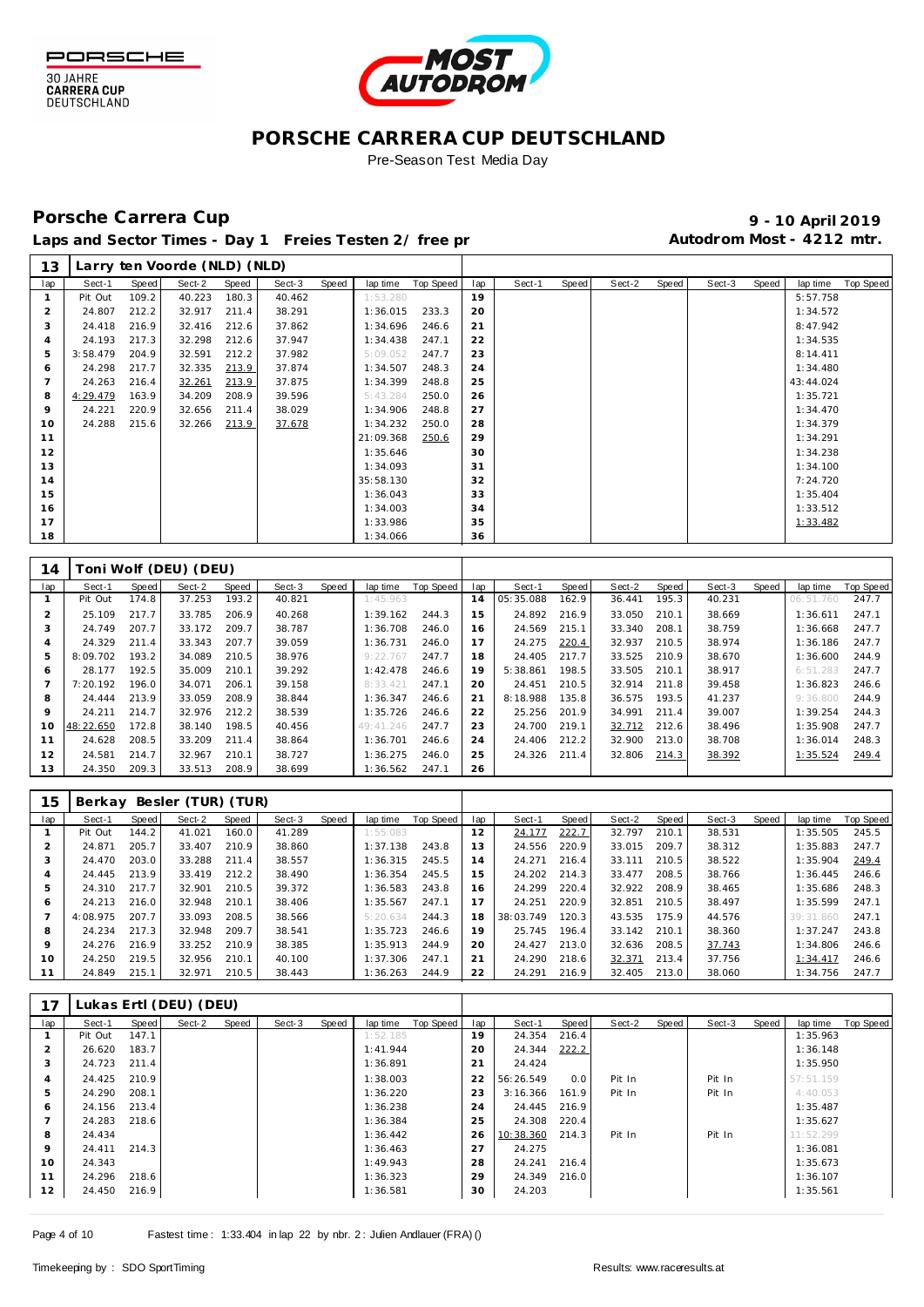

30 JAHRE<br>CARRERA CUP<br>DEUTSCHLAND



## **PORSCHE CARRERA CUP DEUTSCHLAND**

## Pre-Season Test Media Day

# Porsche Carrera Cup **10 April 2019 9 - 10 April 2019**

| Laps and Sector Times - Day 1 Freies Testen 2/ free pr | Autodrom Most - 4212 mtr. |
|--------------------------------------------------------|---------------------------|
|                                                        |                           |

| 13             | 10:36.751 | 0.2   | Pit In | Pit In | 11:49.258 | 31 | 7:58.398 | 212.6 | Pit In | Pit In | 9:09.938 |
|----------------|-----------|-------|--------|--------|-----------|----|----------|-------|--------|--------|----------|
|                | 24.391    | 212.6 |        |        | 1:36.403  | 32 | 24.289   |       |        |        | 1:35.282 |
| 15             | 24.434    | 207.7 |        |        | 1:36.528  | 33 | 24.278   | 216.9 |        |        | 1:35.580 |
| 16             | 24.339    | 211.4 |        |        | 1:36.730  | 34 | 26.235   |       |        |        | 1:37.893 |
| $\overline{ }$ | 24.462    | 215.1 |        |        | 1:36.107  | 35 | 24.141   |       |        |        | 1:36.076 |
| 18             | 24.357    |       |        |        | 1:36.313  | 36 | 24.119   | 218.6 |        |        | 1:36.008 |

| 20             |           |       | Henric Skoog (SWE) (SWE) |       |        |       |           |           |     |           |       |        |       |        |       |           |           |
|----------------|-----------|-------|--------------------------|-------|--------|-------|-----------|-----------|-----|-----------|-------|--------|-------|--------|-------|-----------|-----------|
| lap            | Sect-1    | Speed | Sect-2                   | Speed | Sect-3 | Speed | lap time  | Top Speed | lap | Sect-1    | Speed | Sect-2 | Speed | Sect-3 | Speed | lap time  | Top Speed |
|                | Pit Out   | 152.1 | 39.161                   | 174.5 | 42.368 |       | 1:52.638  |           | 18  | 24.297    | 215.6 | 35.038 | 168.0 | 42.162 |       | 1:41.497  | 248.3     |
| $\overline{2}$ | 25.126    | 210.5 | 33.045                   | 208.5 | 38.543 |       | 1:36.714  | 238.9     | 19  | 45:08.134 | 185.2 | 34.674 | 204.5 | 38.928 |       | 46:21.736 | 248.8     |
| 3              | 27.358    | 202.6 | 33.215                   | 210.1 | 38.390 |       | 1:38.963  | 247.7     | 20  | 24.290    | 210.5 | 32.724 | 210.5 | 38.081 |       | 1:35.095  | 247.7     |
| 4              | 24.561    | 216.0 | 32.708                   | 210.5 | 38.223 |       | 1:35.492  | 247.7     | 21  | 24.239    | 213.0 | 32.646 | 212.2 | 37.814 |       | 1:34.699  | 247.7     |
| 5              | 24.597    | 220.9 | 32.722                   | 211.4 | 38.241 |       | 1:35.560  | 248.8     | 22  | 24.235    | 216.0 | 32.852 | 207.7 | 38.581 |       | 1:35.668  | 250.6     |
| 6              | 24.593    | 216.4 | 32.886                   | 212.6 | 38.417 |       | 1:35.896  | 247.7     | 23  | 25.596    | 196.4 | 32.906 | 213.0 | 38.277 |       | 1:36.779  | 248.3     |
|                | 3:48.171  | 210.5 | 32.664                   | 211.8 | 38.422 |       | 4:59.257  | 248.3     | 24  | 24.243    | 215.6 | 32.884 | 211.8 | 37.999 |       | 1:35.126  | 249.4     |
| 8              | 28.841    | 180.9 | 33.564                   | 210.5 | 38.872 |       | 1:41.277  | 248.3     | 25  | 4:02.464  | 169.8 | 40.446 | 158.4 | 38.470 |       | 5:21.380  | 249.4     |
| 9              | 24.639    | 214.3 | 32.559                   | 210.9 | 38.361 |       | 1:35.559  | 247.7     | 26  | 24.255    | 220.9 | 32.428 | 211.4 | 38.143 |       | 1:34.826  | 248.8     |
| 10             | 19:14.357 | 204.2 | 33.317                   | 209.3 | 38.511 |       | 20:26.185 | 248.8     | 27  | 24.203    | 215.6 | 32.634 | 212.2 | 38.169 |       | 1:35.006  | 247.7     |
| 11             | 24.609    | 217.7 | 34.838                   | 204.2 | 39.031 |       | 1:38.478  | 248.8     | 28  | 14:20.239 | 180.6 | 33.960 | 210.1 | 38.629 |       | 15:32.828 | 248.8     |
| 12             | 24.498    | 218.2 | 32.344                   | 211.4 | 38.517 |       | 1:35.359  | 250.0     | 29  | 24.113    | 218.6 | 32.729 | 208.5 | 38.202 |       | 1:35.044  | 247.1     |
| 13             | 44:37.049 | 158.8 | 37.489                   | 203.0 | 39.921 |       | 45:54.459 | 246.6     | 30  | 24.207    | 216.4 | 32.657 | 210.9 | 38.206 |       | 1:35.070  | 247.7     |
| 14             | 25.121    | 205.7 | 32.643                   | 210.9 | 38.197 |       | 1:35.961  | 240.0     | 31  | 24.091    | 216.4 | 32.527 | 212.2 | 38.549 |       | 1:35.167  | 247.7     |
| 15             | 24.556    | 213.0 | 32.326                   | 213.4 | 37.784 |       | 1:34.666  | 247.7     | 32  | 24.117    | 213.9 | 32.816 | 210.5 | 38.177 |       | 1:35.110  | 247.7     |
| 16             | 30.046    | 168.8 | 34.098                   | 211.4 | 37.811 |       | 1:41.955  | 248.3     | 33  | 24.121    | 219.1 | 32.482 | 211.8 | 38.902 |       | 1:35.505  | 248.3     |
| 17             | 4:25.519  | 194.9 | 33.961                   | 202.2 | 38.685 |       | 5:38.165  | 249.4     | 34  |           |       |        |       |        |       |           |           |

| 22  |           |       | Nicolas Schöll (AUT) (AUT) |       |        |       |            |           |     |           |       |        |       |        |       |           |                  |
|-----|-----------|-------|----------------------------|-------|--------|-------|------------|-----------|-----|-----------|-------|--------|-------|--------|-------|-----------|------------------|
| lap | Sect-1    | Speed | Sect-2                     | Speed | Sect-3 | Speed | lap time   | Top Speed | lap | Sect-1    | Speed | Sect-2 | Speed | Sect-3 | Speed | lap time  | <b>Top Speed</b> |
|     | Pit Out   | 93.8  | 45.934                     | 166.9 | 45.330 |       | 2:04.916   |           | 16  | 18:55.815 | 127.2 | 48.463 | 136.2 | 46.711 |       | 20:30.989 | 246.6            |
| 2   | 27.091    | 178.2 | 37.074                     | 205.3 | 42.361 |       | 1:46.526   | 200.0     |     | 34.235    | 157.4 | 41.628 | 144.4 | 43.860 |       | 1:59.723  | 174.2            |
| 3   | 25.567    | 205.7 | 33.995                     | 207.7 | 39.259 |       | 1:38.821   | 243.8     | 18  | 25.037    | 205.3 | 33.445 | 210.9 | 38.689 |       | 1:37.171  | 242.2            |
| 4   | 28.356    | 141.4 | 35.688                     | 211.4 | 39.431 |       | 1:43.475   | 243.2     | 19  | 25.027    | 207.7 | 33.195 | 211.4 | 38.756 |       | 1:36.978  | 245.5            |
| 5   | 25.064    | 207.7 | 33.668                     | 208.9 | 39.089 |       | 1:37.821   | 247.1     | 20  | 24.442    | 209.7 | 36.632 | 145.4 | 40.014 |       | 1:41.088  | 244.3            |
| 6   | 48:05.990 | 133.8 | 44.877                     | 125.9 | 43.393 |       | 49: 34.260 | 242.7     | 21  | 25.195    | 206.9 | 33.254 | 210.9 | 39.457 |       | 1:37.906  | 245.5            |
|     | 27.125    | 173.9 | 36.986                     | 205.7 | 43.443 |       | 1:47.554   | 176.5     | 22  | 24.476    | 211.4 | 33.193 | 210.5 | 38.744 |       | 1:36.413  | 244.3            |
| 8   | 24.950    | 206.1 | 35.017                     | 200.0 | 40.967 |       | 1:40.934   | 247.1     | 23  | 11:16.462 | 204.5 | 35.742 | 208.1 | 38.902 |       | 12:31.106 | 247.1            |
| 9   | 24.552    | 207.7 | 34.553                     | 200.7 | 38.729 |       | 1:37.834   | 243.8     | 24  | 25.271    | 204.9 | 35.319 | 207.7 | 38.711 |       | 1:39.301  | 243.2            |
| 10  | 27.830    | 197.1 | 33.788                     | 212.2 | 39.245 |       | 1:40.863   | 247.1     | 25  | 24.521    | 211.4 | 32.928 | 207.7 | 39.132 |       | 1:36.581  | 247.7            |
| 11  | 20:20.621 | 126.9 | 44.972                     | 162.9 | 46.207 |       | 21:51.800  | 243.8     | 26  | 26.330    | 200.4 | 35.202 | 145.0 | 40.732 |       | 1:42.264  | 246.6            |
| 12  | 26.575    | 172.8 | 36.575                     | 204.5 | 40.406 |       | 1:43.556   | 225.0     | 27  | 24.601    | 211.8 | 33.068 | 210.1 | 38.778 |       | 1:36.447  | 246.6            |
| 13  | 27.250    | 179.4 | 34.521                     | 208.1 | 40.205 |       | 1:41.976   | 159.1     | 28  | 24.859    | 214.7 | 33.153 | 211.8 | 39.048 |       | 1:37.060  | 246.6            |
| 14  | 25.191    | 203.8 | 34.134                     | 208.9 | 39.375 |       | 1:38.700   | 247.7     | 29  | 24.614    | 213.0 | 33.013 | 210.9 | 39.754 |       | 1:37.381  | 248.8            |
| 15  | 25.465    | 206.9 | 33.664                     | 197.8 | 39.960 |       | 1:39.089   | 224.1     | 30  |           |       |        |       |        |       |           |                  |

| 23  |           |       | Louis Henkefend (DEU) (DEU) |       |        |       |           |           |     |           |       |        |       |        |       |           |                  |
|-----|-----------|-------|-----------------------------|-------|--------|-------|-----------|-----------|-----|-----------|-------|--------|-------|--------|-------|-----------|------------------|
| lap | Sect-1    | Speed | Sect-2                      | Speed | Sect-3 | Speed | lap time  | Top Speed | lap | Sect-1    | Speed | Sect-2 | Speed | Sect-3 | Speed | lap time  | <b>Top Speed</b> |
|     | Pit Out   | 113.3 | 46.437                      | 140.3 | 49.362 |       | 2:14.732  |           | 20  | 24.312    | 220.0 | 33.255 | 208.5 | 38.816 |       | 1:36.383  | 246.6            |
|     | 32.149    | 168.5 | 37.608                      | 196.4 | 42.443 |       | 1:52.200  | 175.6     | 21  | 24.649    | 215.6 | 33.811 | 203.8 | 39.079 |       | 1:37.539  | 244.3            |
| 3   | 25.338    | 198.9 | 33.729                      | 207.3 | 40.835 |       | 1:39.902  | 248.8     | 22  | 24.493    | 216.9 | 33.311 | 211.4 | 38.967 |       | 1:36.771  | 244.9            |
| 4   | 24.736    | 214.3 | 33.881                      | 208.5 | 39.117 |       | 1:37.734  | 248.3     | 23  | 24.598    | 214.3 | 33.388 | 211.4 | 38.967 |       | 1:36.953  | 244.9            |
| 5   | 26.287    | 194.2 | 33.554                      | 209.7 | 39.061 |       | 1:38.902  |           | 24  | 14:51.882 | 158.4 | 36.395 | 194.9 | 41.275 |       | 16:09.552 | 246.0            |
| 6   | 24.618    | 213.9 | 33.908                      | 207.3 | 39.454 |       | 1:37.980  | 247.1     | 25  | 24.911    | 203.8 | 33.508 | 209.7 | 39.017 |       | 1:37.436  |                  |
|     | 27:14.124 | 123.4 | 44.005                      | 146.1 | 52.464 |       | 28:50.593 | 245.5     | 26  | 24.648    | 210.1 | 33.425 | 210.9 | 38.707 |       | 1:36.780  | 247.1            |
| 8   | 29.878    | 139.7 | 38.423                      | 171.7 | 46.698 |       | 1:54.999  | 177.6     | 27  | 24.719    | 211.4 | 33.234 | 210.5 | 38.717 |       | 1:36.670  | 248.3            |
| 9   | 25.315    | 201.1 | 33.546                      | 207.7 | 39.218 |       | 1:38.079  | 240.5     | 28  | 24.507    | 213.9 | 33.425 | 210.1 | 38.974 |       | 1:36.906  | 245.5            |
| 10  | 24.666    | 200.0 | 33.610                      | 209.3 | 39.064 |       | 1:37.340  | 247.1     | 29  | 24.494    | 213.4 | 33.257 | 211.4 | 38.818 |       | 1:36.569  | 246.6            |
| 11  | 24.849    | 209.3 | 33.306                      | 209.7 | 39.170 |       | 1:37.325  | 248.8     | 30  | 24.612    | 218.6 | 33.243 | 212.2 | 39.279 |       | 1:37.134  | 246.0            |
| 12  | 24.858    | 210.1 | 33.389                      | 208.9 | 39.026 |       | 1:37.273  |           | 31  | 24.363    | 212.6 | 33.315 | 210.9 | 39.469 |       | 1:37.147  | 243.8            |
| 13  | 24.413    | 203.4 | 33.440                      | 209.7 | 39.077 |       | 1:36.930  | 244.9     | 32  | 24.415    | 206.1 | 33.424 | 209.7 | 38.939 |       | 1:36.778  | 247.7            |
| 14  | 47:37.762 | 126.9 | 41.257                      | 161.0 | 47.374 |       | 49:06.393 | 246.6     | 33  | 24.610    | 213.4 | 34.078 | 213.4 | 39.008 |       | 1:37.696  | 245.5            |
| 15  | 29.094    | 168.5 | 35.435                      | 195.7 | 40.845 |       | 1:45.374  | 189.8     | 34  | 24.679    | 206.5 | 33.744 | 212.2 | 39.178 |       | 1:37.601  |                  |
| 16  | 25.050    | 204.2 | 33.598                      | 206.9 | 39.172 |       | 1:37.820  |           | 35  | 25:52.690 | 162.9 | 37.343 | 189.1 | 42.817 |       | 27:12.850 | 244.9            |
| 17  | 24.508    | 212.2 | 33.378                      | 210.5 | 38.911 |       | 1:36.797  | 244.3     | 36  | 25.248    | 202.6 | 33.486 | 210.1 | 38.871 |       | 1:37.605  | 233.8            |
| 18  | 24.599    | 210.5 | 33.313                      | 211.8 | 38.856 |       | 1:36.768  |           | 37  | 24.907    | 206.9 | 33.559 | 207.7 | 39.034 |       | 1:37.500  | 245.5            |
| 19  | 24.571    | 219.5 | 33.199                      | 210.5 | 38.823 |       | 1:36.593  | 247.1     | 38  |           |       |        |       |        |       |           |                  |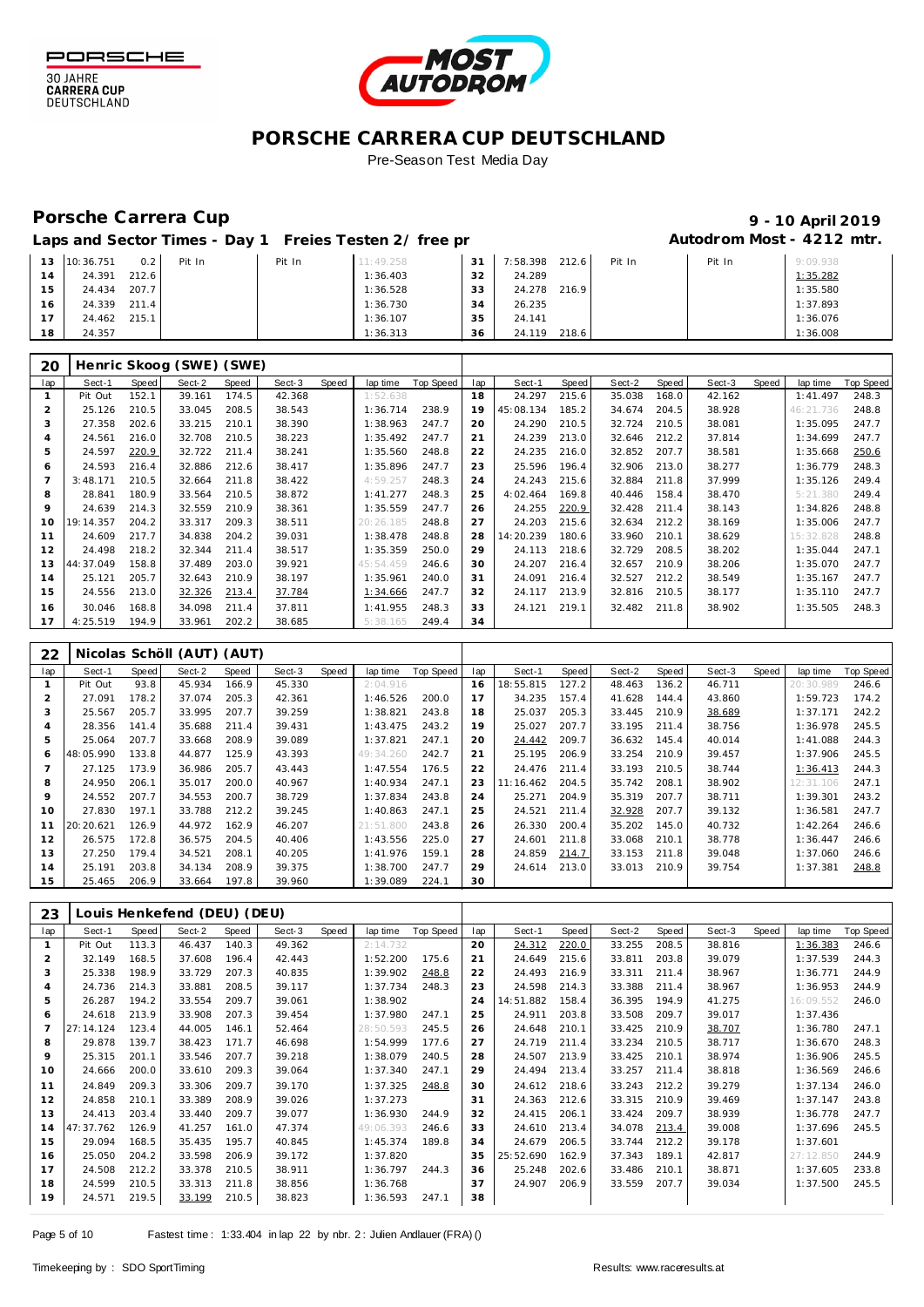

30 JAHRE

**CARRERA CUP** DEUTSCHLAND



## **PORSCHE CARRERA CUP DEUTSCHLAND**

Pre-Season Test Media Day

### Porsche Carrera Cup **10 April 2019 9 - 10 April 2019** Laps and Sector Times - Day 1 Freies Testen 2/ free practic 20 and 20 Autodrom Most - 4212 mtr.

| 27                      |                  |                |                            |                | Jean-Baptiste Simmenauer (FRA) (FRA) |       |                      |                  |          |                     |                |                  |                |                  |       |                       |                  |
|-------------------------|------------------|----------------|----------------------------|----------------|--------------------------------------|-------|----------------------|------------------|----------|---------------------|----------------|------------------|----------------|------------------|-------|-----------------------|------------------|
| lap                     | Sect-1           | <b>Speed</b>   | Sect-2                     | <b>Speed</b>   | Sect-3                               | Speed | lap time             | <b>Top Speed</b> | lap      | Sect-1              | Speed          | Sect-2           | Speed          | Sect-3           | Speed | lap time              | <b>Top Speed</b> |
| $\mathbf{1}$            | Pit Out          | 151.0          | 36.605                     | 190.8          | 40.966                               |       | 1:49.098             |                  | 21       | 24.260              | 218.6          | 32.735           | 212.6          | 38.363           |       | 1:35.358              | 247.7            |
| $\overline{c}$          | 24.752           | 209.7          | 33.629                     | 208.9          | 39.062                               |       | 1:37.443             | 245.5            | 22       | 30:55.912           | 181.8          | 34.427           | 203.8          | 39.989           |       | 32:10.328             | 248.3            |
| 3                       | 24.455           | 213.9          | 32.930                     | 210.5          | 38.469                               |       | 1:35.854             | 246.0            | 23       | 24.436              | 213.4          | 32.726           | 209.3          | 38.471           |       | 1:35.633              | 246.6            |
| 4                       | 25.723           | 216.0          | 32.948                     | 211.4          | 38.391                               |       | 1:37.062             | 221.8            | 24       | 24.299              | 217.3          | 32.841           | 209.3          | 38.504           |       | 1:35.644              | 247.1            |
| 5                       | 24.374           | 219.1          | 32.850                     | 211.8          | 38.337                               |       | 1:35.561             | 246.6            | 25       | 5:12.023            | 170.9          | 39.503           | 168.5          | 43.914           |       | 6:35.440              | 246.6            |
| 6                       | 24.349           | 218.2          | 32.603                     | 212.6          | 38.593                               |       | 1:35.545             | 247.7            | 26       | 24.678              | 218.2          | 32.659           | 210.9          | 38.172           |       | 1:35.509              | 246.0            |
| $\overline{7}$          | 24.422           | 218.6          | 33.063                     | 212.2          | 38.419                               |       | 1:35.904             | 247.1            | 27       | 24.341              | 220.4          | 32.547           | 210.1          | 37.868           |       | 1:34.756              | 247.1            |
| 8                       | 5:31.027         | 189.5          | 34.226                     | 206.9          | 38.932                               |       | 6:44.185             | 247.7            | 28       | 24.104              | 221.8          | 32.702           | 212.6          | 38.063           |       | 1:34.869              | 247.7            |
| 9                       | 24.255           | 220.9          | 32.877                     | 210.5          | 38.539                               |       | 1:35.671             | 246.6            | 29       | 26.050              | 208.9          | 33.696           | 208.1          | 38.695           |       | 1:38.441              | 247.7            |
| 10                      | 45:49.731        | 179.1          | 34.794                     | 202.2          | 39.168                               |       | 47:03.693            | 247.1            | 30       | 24.473              | 218.2          | 32.664           | 211.4          | 38.588           |       | 1:35.725              | 248.3            |
| 11                      | 24.475           | 212.6          | 33.094                     | 209.7          | 38.581                               |       | 1:36.150             | 246.0            | 31       | 17:43.571           | 194.6          | 33.453           | 210.5          | 38.498           |       | 18:55.522             | 247.7            |
| 12                      | 24.305           | 217.3          | 32.644                     | 212.2          | 38.560                               |       | 1:35.509             | 244.9            | 32       | 24.239              | 219.5          | 32.593           | 210.1          | 38.548           |       | 1:35.380              | 247.1            |
| 13                      | 24.334           | 219.1          | 32.847                     | 211.4          | 38.469                               |       | 1:35.650             | 244.9            | 33       | 24.188              | 220.0          | 32.751           | 210.5          | 38.354           |       | 1:35.293              | 246.6            |
| 14                      | 24.431           | 215.1          | 32.921                     | 211.4          | 38.390                               |       | 1:35.742             | 247.1            | 34       | 24.424              | 218.2          | 32.848           | 210.9          | 38.352           |       | 1:35.624              | 246.6            |
| 15                      | 24.340           | 219.1          | 34.104                     | 208.1          | 38.459                               |       | 1:36.903             | 247.1            | 35       | 5:13.311            | 144.2          | 35.948           | 167.7          | 50.184           |       | 6:39.443              | 248.8            |
| 16                      | 12:49.800        | 197.8          | 33.397                     | 208.1          | 38.611                               |       | 14:01.808            | 248.3            | 36       | 24.964              | 199.3          | 36.345           | 208.9          | 38.613           |       | 1:39.922              | 245.5            |
| 17                      | 24.386           | 218.2          | 36.048                     | 166.7          | 41.191                               |       | 1:41.625             | 244.9            | 37       | 24.401              | 219.5          | 32.332           | 212.6          | 37.705           |       | 1:34.438              | 248.3            |
| 18                      | 24.376           | 218.2          | 32.738                     | 210.9          | 38.482                               |       | 1:35.596             | 246.6            | 38       | 24.245              | 221.8          | 32.329           | 212.6          | 37.848           |       | 1:34.422              | 247.7            |
| 19                      | 24.296           | 216.4          | 32.923                     | 210.9          | 38.262                               |       | 1:35.481             | 247.1            | 39       | 24.203              | 222.2          | 32.418           | 211.4          | 38.506           |       | 1:35.127              | 247.7            |
| 20                      | 24.228           | 221.8          | 32.891                     | 211.8          | 38.490                               |       | 1:35.609             | 247.7            | 40       |                     |                |                  |                |                  |       |                       |                  |
|                         |                  |                |                            |                |                                      |       |                      |                  |          |                     |                |                  |                |                  |       |                       |                  |
| 33                      |                  |                | Stefan Rehkopf (DEU) (DEU) |                |                                      |       |                      |                  |          |                     |                |                  |                |                  |       |                       |                  |
| lap                     | Sect-1           | Speed          | Sect-2                     | Speed          | Sect-3                               | Speed | lap time             | <b>Top Speed</b> | lap      | Sect-1              | Speed          | Sect-2           | Speed          | Sect-3           | Speed | lap time              | Top Speed        |
| $\mathbf{1}$            | Pit Out          | 145.2          | 40.316                     | 175.6          | 46.204                               |       | 1:59.382             |                  | 23       | 24.710              | 215.6          | 33.341           | 208.1          | 39.407           |       | 1:37.458              | 245.5            |
| $\overline{\mathbf{c}}$ | 26.400           | 193.9          | 35.041                     | 207.7          | 40.715                               |       | 1:42.156             | 234.8            | 24       | 24.738              | 213.0          | 33.336           | 210.1          | 38.972           |       | 1:37.046              | 245.5            |
| 3                       | 24.485           | 209.3          | 33.405                     | 208.9          | 39.727                               |       | 1:37.617             | 245.5            | 25       | 24.577              | 215.6          | 33.080           | 210.5          | 38.878           |       | 1:36.535              | 246.0            |
| 4                       | 24.379           | 216.4          | 33.192                     | 208.5          | 39.013                               |       | 1:36.584             | 246.0            | 26       | 24.717              | 207.7          | 33.173           | 209.3          | 38.497           |       | 1:36.387              | 246.0            |
| 5                       | 24.301           | 214.7          | 33.349                     | 208.9          | 39.122                               |       | 1:36.772             | 246.6            | 27       | 24.622              | 220.0          | 33.094           | 209.7          | 39.025           |       | 1:36.741              | 247.1            |
| 6                       | 16:32.297        | 185.9          | 36.016                     | 194.6          | 40.555                               |       | 17:48.868            | 246.6            | 28       | 24.503              | 222.2          | 33.346           | 210.5          | 39.119           |       | 1:36.968              | 246.0            |
| $\overline{7}$          | 24.763           | 197.8          | 33.390                     | 210.1          | 38.919                               |       | 1:37.072             | 246.0            | 29       | 6:00.519            | 147.1          | 40.016           | 195.3          | 41.553           |       | 7:22.088              | 247.1            |
| 8                       | 24.611           | 221.3          | 33.541                     | 209.3          | 39.133                               |       | 1:37.285             | 248.3            | 30       | 25.754              | 199.3          | 33.724           | 206.1          | 39.479           |       | 1:38.957              | 219.5            |
| 9                       | 24.493           | 216.0          | 33.293                     | 210.5          | 38.698                               |       | 1:36.484             | 247.1            | 31       | 24.843              | 213.0          | 32.654           | 210.5          | 38.319           |       | 1:35.816              | 245.5            |
| 10                      | 24.748           | 216.0          | 33.461                     | 209.7          | 39.218                               |       | 1:37.427             | 247.7            | 32       | 24.472              | 222.7          | 32.864           | 210.5          | 38.287           |       | 1:35.623              | 247.7            |
| 11                      | 24.512           | 210.1          | 33.877                     | 207.7          | 38.751                               |       | 1:37.140             | 248.8            | 33       | 24.250              | 224.5          | 32.686           | 211.8          | 38.066           |       | 1:35.002              | 247.1            |
| 12                      | 24.669           | 219.5          | 33.298                     | 210.9          | 38.646                               |       | 1:36.613             | 248.3            | 34       | 24.230              | 223.6          | 32.701           | 213.4          | 38.093           |       | 1:35.024              | 249.4            |
| 13                      | 24.277           | 219.1          | 33.090                     | 210.9          | 38.732                               |       | 1:36.099             | 247.7            | 35       | 24.168              | 220.4          | 32.879           | 210.1          | 38.467           |       | 1:35.514              | 249.4            |
| 14                      | 5:40.501         | 200.7          | 33.550                     | 209.7          | 38.848                               |       | 6:52.899             | 248.8            | 36       | 6:30.669            | 196.0          | 33.340           | 210.5          | 42.767           |       | 7:46.776              | 248.8            |
| 15                      | 24.476           | 216.9          | 33.118                     | 210.9          | 38.737                               |       | 1:36.331             | 247.7            | 37       | 24.416              | 220.0          | 32.806           | 210.1          | 38.443           |       | 1:35.665              | 246.0            |
| 16                      | 24.257           | 221.8          | 32.939                     | 211.4          | 38.903                               |       | 1:36.099             | 248.3            | 38       | 24.348              | 223.6          | 33.010           | 209.3          | 38.372           |       | 1:35.730              | 247.1            |
| 17                      | 24.695           | 218.6          | 33.414                     | 209.3          | 39.354                               |       | 1:37.463             | 248.3            | 39       | 4:23.705            | 210.1          | 33.819           | 210.1          | 38.606           |       | 5:36.130              | 246.6            |
| 18                      | 24.411           | 223.1          | 33.009                     | 210.1          | 38.737                               |       | 1:36.157             | 247.1            | 40       | 24.196              | 222.7          | 33.255           | 210.1          | 38.450           |       | 1:35.901              | 246.0            |
| 19                      | 24.446           | 220.9          | 34.751                     | 208.9          | 39.396                               |       | 1:38.593             | 247.7            | 41       | 24.280              | 223.6          | 32.853           | 211.4          | 38.752           |       | 1:35.885              | 247.1            |
| 20                      | 11:25.271        | 142.3          | 46.547                     | 159.1          | 46.488                               |       | 12:58.306            | 248.3            | 42       | 24.243              | 220.4          | 32.933           | 210.5          | 38.323           |       | 1:35.499              | 246.6            |
| 21                      | 26.476           | 184.3          | 35.403                     | 198.9          | 40.401                               |       | 1:42.280             | 216.9            | 43       | 24.275              | 220.9          | 32.823           | 211.4          | 38.569           |       | 1:35.667              | 247.1            |
| 22                      | 24.985           | 208.9          | 33.541                     | 210.1          | 39.459                               |       | 1:37.985             | 244.9            | 44       |                     |                |                  |                |                  |       |                       |                  |
|                         |                  |                |                            |                |                                      |       |                      |                  |          |                     |                |                  |                |                  |       |                       |                  |
| 37                      |                  |                | Igor Walilko (POL) (POL)   |                |                                      |       |                      |                  |          |                     |                |                  |                |                  |       |                       |                  |
|                         |                  |                |                            |                |                                      |       |                      |                  |          |                     |                |                  |                |                  |       |                       |                  |
| lap                     | Sect-1           | Speed          | Sect-2                     | Speed          | Sect-3                               | Speed | lap time             | Top Speed        | lap      | Sect-1              | Speed          | Sect-2           | Speed          | Sect-3           | Speed | lap time              | Top Speed        |
| $\mathbf{1}$            | Pit Out          | 121.1          | 42.412                     | 141.5          | 45.902                               |       | 2:02.722             |                  | 16       | 24.095              | 220.9          | 36.991           | 182.7          | 42.084           |       | 1:43.170              |                  |
| $\overline{c}$          | 25.151           | 200.7          | 33.209                     | 208.9          | 38.772                               |       | 1:37.132             | 236.3            | 17       | 24.055              | 220.9          | 32.454           | 210.9          | 37.908           |       | 1:34.417              | 246.6            |
| 3                       | 24.493           | 223.6          | 33.001                     | 209.3          | 38.338                               |       | 1:35.832             | 246.6            | 18       | 23.921              | 223.6          | 32.605           | 212.2          | 38.732           |       | 1:35.258              | 248.8            |
| 4<br>5                  | 24.407<br>24.168 | 223.1<br>217.7 | 32.967<br>33.073           | 210.9<br>214.3 | 38.446<br>38.526                     |       | 1:35.820<br>1:35.767 | 250.0<br>246.6   | 19<br>20 | 24.113<br>01:06.715 | 214.7<br>180.3 | 34.375<br>35.561 | 208.1<br>197.1 | 38.824<br>39.604 |       | 1:37.312<br>02:21.880 | 249.4<br>200.4   |
|                         |                  |                |                            |                |                                      |       |                      |                  |          |                     |                |                  |                |                  |       |                       |                  |

 12:54.926 187.2 33.787 209.3 39.165 14:07.878 241.1 24.748 209.3 33.184 211.8 38.427 1:36.359 246.6 24.646 216.9 32.877 212.6 38.363 1:35.886 248.3 25.946 196.4 33.922 193.2 38.702 1:38.570 240.0 24.401 218.6 33.198 209.7 41.554 1:39.153 24.473 216.4 32.934 212.2 37.938 1:35.345 245.5 24.533 210.1 33.292 208.1 38.419 1:36.244 252.9 7:39.062 121.2 38.333 186.9 41.739 8:59.134 167.4 25.323 195.3 33.753 212.2 38.002 1:37.078 231.8 24.091 215.6 32.505 212.2 37.835 1:34.431 247.7

 24.399 216.0 32.613 210.1 38.525 1:35.537 243.2 24.136 218.2 32.851 210.9 38.037 1:35.024 239.5 24.178 220.9 32.847 208.9 38.153 1:35.178 246.0 6:32.459 156.5 42.295 129.8 46.793 8:01.547 246.6 29.436 164.4 37.496 204.2 39.080 1:46.012 203.8 24.124 222.7 33.475 208.9 38.646 1:36.245 246.6 23.958 216.9 32.300 213.9 37.723 1:33.981 247.1 28 23.858 221.8 32.349 213.4 37.772 1:33.979 245.5 23.866 221.3 32.490 211.8 37.975 1:34.331 247.7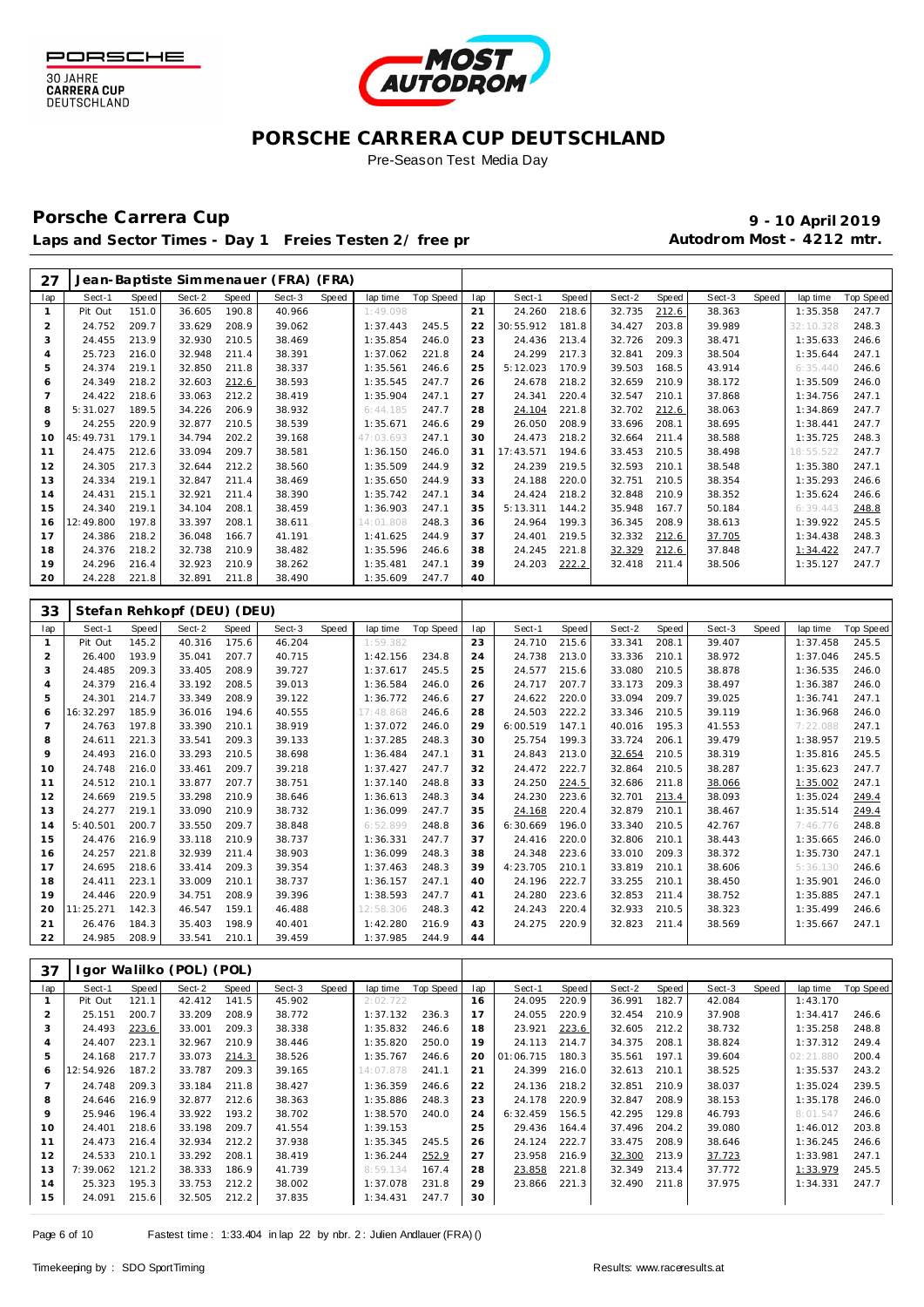



## **PORSCHE CARRERA CUP DEUTSCHLAND**

Pre-Season Test Media Day

## Porsche Carrera Cup **10 April 2019 9 - 10 April 2019**

Laps and Sector Times - Day 1 Freies Testen 2/ free practice 20 autodrom Most - 4212 mtr.

| 44  |          |       | Sandro Kaibach (DEU) (DEU) |       |        |       |          |           |     |           |       |        |       |        |       |           |                  |
|-----|----------|-------|----------------------------|-------|--------|-------|----------|-----------|-----|-----------|-------|--------|-------|--------|-------|-----------|------------------|
| lap | Sect-1   | Speed | Sect-2                     | Speed | Sect-3 | Speed | lap time | Top Speed | lap | Sect-1    | Speed | Sect-2 | Speed | Sect-3 | Speed | lap time  | <b>Top Speed</b> |
|     | Pit Out  | 85.5  | 53.678                     | 104.8 | 55.218 |       | 2:34.682 |           | 10  | 24.473    |       |        |       |        |       | 1:35.790  |                  |
|     | 29.173   | 174.8 |                            |       |        |       | 1:47.940 | 158.6     |     | 24.478    | 213.4 |        |       |        |       | 1:36.096  |                  |
|     | 24.875   | 206.5 | 33.877                     |       | 39.324 |       | 1:38.076 |           | 12  | 24.542    | 182.7 |        |       |        |       | 1:37.742  |                  |
| 4   | 24.600   | 210.9 |                            |       |        |       | 1:36.245 |           | 13  | 24.328    | 212.2 |        |       |        |       | 1:35.479  |                  |
| 5   | 24.651   | 210.9 | 33.169                     |       | 38.264 |       | 1:36.084 |           | 4   | 48:54.698 | 104.9 | Pit In |       | Pit In |       | 50:22.708 |                  |
| 6   | 24.466   | 208.5 |                            |       |        |       | 1:36.493 |           | 15  | 26.687    | 181.8 | 34.227 |       | 39.155 |       | 1:40.069  |                  |
|     | 24.474   | 210.5 |                            |       |        |       | 1:35.986 |           | 6   | 24.319    | 210.5 |        |       |        |       | 1:35.390  |                  |
| 8   | 24.499   | 214.3 |                            |       |        |       | 1:35.750 | 251.7     |     | 24.441    |       | 32.795 |       | 38.185 |       | 1:35.421  |                  |
| 9   | 6:21.751 | 163.9 | Pit In                     |       | Pit In |       | 7:36.694 |           | 18  | 24.248    | 216.0 | 35.424 |       | 38.414 |       | 1:38.086  |                  |

| 50           |           |       | Tim Zimmermann (DEU) (DEU) |       |        |       |           |           |             |          |       |        |       |        |       |          |           |
|--------------|-----------|-------|----------------------------|-------|--------|-------|-----------|-----------|-------------|----------|-------|--------|-------|--------|-------|----------|-----------|
| lap          | Sect-1    | Speed | Sect-2                     | Speed | Sect-3 | Speed | lap time  | Top Speed | lap         | Sect-1   | Speed | Sect-2 | Speed | Sect-3 | Speed | lap time | Top Speed |
|              | Pit Out   | 164.4 | 41.921                     | 197.8 | 41.244 |       | 1:51.935  |           | 14          | 24.772   | 205.3 | 32.751 | 214.7 | 38.025 |       | 1:35.548 |           |
|              | 25.658    | 196.7 | 34.966                     | 203.4 | 39.306 |       | 1:39.930  | 225.9     | 15          | 24.476   | 213.4 | 32.798 | 212.6 | 38.032 |       | 1:35.306 |           |
| -3           | 24.689    | 209.3 | 33.122                     | 210.1 | 39.257 |       | 1:37.068  |           | 16          | 24.274   | 219.1 |        |       |        |       | 1:35.012 |           |
|              | 24.484    | 205.3 | 33.008                     | 210.5 | 38.421 |       | 1:35.913  | 243.2     | 17          | 7:13.671 | 166.7 | 35.385 | 209.3 | 38.078 |       | 8:27.134 | 246.6     |
| 5            | 24.308    | 210.9 | 32.952                     | 212.6 | 38.346 |       | 1:35.606  |           | 18          | 24.509   | 213.4 | 32.907 | 209.7 | 37.976 |       | 1:35.392 |           |
| <sub>6</sub> | 24.459    | 213.9 | 32.895                     | 210.9 | 38.386 |       | 1:35.740  |           | 19          | 24.340   | 214.7 | 32.741 | 211.8 | 38.091 |       | 1:35.172 |           |
|              | 18:28.782 | 192.2 | 33.741                     | 189.1 | 41.588 |       | 19:44.111 |           | 20          | 24.525   | 211.4 | 32.804 | 212.2 | 38.004 |       | 1:35.333 |           |
| 8            | 24.488    | 210.5 | 33.070                     | 209.7 | 38.908 |       | 1:36.466  |           | $2^{\cdot}$ | 24.555   | 216.9 | 32.808 | 208.5 | 38.098 |       | 1:35.461 |           |
| 9            | 24.375    | 213.9 | 32.986                     | 214.7 | 39.497 |       | 1:36.858  |           | 22          | 24.493   | 210.1 | 32.913 | 213.0 | 38.083 |       | 1:35.489 |           |
| 10           | 24.493    | 189.5 | 33.614                     | 209.3 | 38.696 |       | 1:36.803  |           | 23          | 24.503   | 215.1 | 32.698 | 212.2 | 38.199 |       | 1:35.400 | 244.9     |
| 11           | 24.314    | 208.5 |                            |       |        |       | 1:36.860  |           | 24          | 24.476   | 220.4 |        |       |        |       | 1:35.184 | 245.5     |
| 12           | 24.254    | 215.1 | 33.171                     | 212.2 | 38.653 |       | 1:36.078  |           | 25          | 24.385   | 218.2 |        |       |        |       | 1:35.304 |           |
| 13           | 34:22.289 | 150.8 | 34.925                     | 205.7 | 39.036 |       | 35:36.250 | 246.0     | 26          | 24.372   | 210.9 |        |       |        |       | 1:34.860 | 247.7     |

| 66            |           |       |        |       | Andreas Sczepansky (DEU) (DEU) |       |           |           |             |           |       |        |       |        |       |           |           |
|---------------|-----------|-------|--------|-------|--------------------------------|-------|-----------|-----------|-------------|-----------|-------|--------|-------|--------|-------|-----------|-----------|
| lap           | Sect-1    | Speed | Sect-2 | Speed | Sect-3                         | Speed | lap time  | Top Speed | lap         | Sect-1    | Speed | Sect-2 | Speed | Sect-3 | Speed | lap time  | Top Speed |
|               | Pit Out   | 118.2 | 46.521 | 156.7 | 48.738                         |       | 2:07.401  |           | 19          | 24.718    | 216.0 | 33.502 | 209.3 | 39.884 |       | 1:38.104  | 247.7     |
| $\mathcal{P}$ | 27.060    | 176.8 |        |       |                                |       | 1:51.123  |           | 20          | 24.786    | 218.2 | 34.442 | 202.6 | 44.431 |       | 1:43.659  | 243.8     |
| 3             | 25.065    | 203.0 |        |       |                                |       | 1:39.712  |           | $2^{\cdot}$ | 24.611    | 220.4 | 33.410 | 210.1 | 42.480 |       | 1:40.501  | 247.7     |
| 4             | 24.935    | 216.9 |        |       |                                |       | 1:39.190  |           | 22          | 8:33.700  | 169.0 | 37.218 | 184.0 | 42.164 |       | 9:53.082  |           |
| 5             | 24.780    | 223.1 |        |       |                                |       | 1:38.897  | 247.1     | 23          | 24.795    | 216.0 | 34.065 | 203.8 | 40.855 |       | 1:39.715  | 244.9     |
| 6             | 24.819    |       | 34.659 |       | 40.223                         |       | 1:39.701  |           | 24          | 24.626    | 220.4 | 33.478 | 208.9 | 39.723 |       | 1:37.827  | 246.0     |
|               | 24.733    | 221.3 |        |       |                                |       | 1:38.658  | 245.5     | 25          | 35:11.792 | 157.2 | 39.699 | 157.2 | 44.869 |       | 36:36.360 | 247.1     |
| 8             | 26.365    | 196.4 |        |       |                                |       | 1:40.258  |           | 26          | 25.040    | 213.9 | 33.922 | 203.8 | 40.683 |       | 1:39.645  | 244.3     |
| $\circ$       | 24.650    | 219.1 |        |       |                                |       | 1:38.598  | 246.0     | 27          | 24.910    | 215.6 | 33.881 | 204.5 | 40.862 |       | 1:39.653  | 246.0     |
| 10            | 24.738    | 213.9 | 33.690 |       | 39.924                         |       | 1:38.352  |           | 28          | 24.520    | 219.5 | 33.584 | 208.5 | 39.625 |       | 1:37.729  | 246.6     |
| 11            | 36:37.804 | 164.6 | 40.216 | 178.2 | 44.480                         |       | 38:02.500 |           | 29          | 5:56.808  | 138.5 | 39.340 | 185.9 | 44.796 |       | 7:20.944  | 247.1     |
| 12            | 25.029    | 210.9 | 34.528 | 203.0 | 40.871                         |       | 1:40.428  | 242.2     | 30          | 27.166    | 198.5 | 37.396 | 170.1 | 41.488 |       | 1:46.050  | 227.4     |
| 13            | 24.904    | 212.2 | 33.870 | 205.7 | 39.921                         |       | 1:38.695  | 245.5     | 31          | 25.335    | 208.1 | 33.558 | 210.5 | 39.637 |       | 1:38.530  | 246.6     |
| 14            | 24.639    | 218.6 | 33.424 | 208.9 | 40.224                         |       | 1:38.287  | 247.1     | 32          | 24.440    | 223.6 | 33.764 | 210.9 | 40.272 |       | 1:38.476  | 248.3     |
| 15            | 24.394    | 220.9 | 33.632 | 207.7 | 39.508                         |       | 1:37.534  | 248.3     | 33          | 24.664    | 221.8 | 33.154 | 211.4 | 39.128 |       | 1:36.946  | 246.0     |
| 16            | 24.491    | 208.1 | 34.030 | 192.9 | 39.749                         |       | 1:38.270  | 248.3     | 34          | 24.438    | 223.1 | 33.672 | 209.7 | 39.004 |       | 1:37.114  | 248.8     |
| 17            | 24.451    | 216.4 | 34.084 | 209.3 | 39.701                         |       | 1:38.236  | 249.4     | 35          | 24.317    | 220.4 | 33.241 | 210.5 | 39.283 |       | 1:36.841  | 248.8     |
| 18            | 25.124    | 216.4 | 33.651 | 208.1 | 39.938                         |       | 1:38.713  | 248.3     | 36          | 24.517    | 219.1 | 33.323 | 210.1 | 39.539 |       | 1:37.379  | 248.3     |

| 67  |          |       | Sebastian Daum (AUT) (AUT) |       |        |       |          |                  |     |           |       |        |       |        |       |           |                  |
|-----|----------|-------|----------------------------|-------|--------|-------|----------|------------------|-----|-----------|-------|--------|-------|--------|-------|-----------|------------------|
| lap | Sect-1   | Speed | Sect-2                     | Speed | Sect-3 | Speed | lap time | <b>Top Speed</b> | lap | Sect-1    | Speed | Sect-2 | Speed | Sect-3 | Speed | lap time  | <b>Top Speed</b> |
|     | Pit Out  | 107.5 | 45.861                     | 156.7 | 48.379 |       | 2:07.926 |                  | 26  | 24.253    | 208.9 | 33.148 | 210.9 | 38.854 |       | 1:36.255  | 248.3            |
|     | 25.211   | 181.5 | 34.994                     | 204.9 | 40.914 |       | 1:41.119 | 244.9            | 27  | 24.347    | 215.1 | 33.449 | 210.5 | 39.135 |       | 1:36.931  | 248.8            |
| 3   | 27.564   | 163.9 | 34.855                     | 204.9 | 40.241 |       | 1:42.660 | 247.7            | 28  | 24.282    | 215.1 | 33.166 | 210.9 | 38.967 |       | 1:36.415  | 248.8            |
|     | 24.498   | 212.2 | 34.500                     | 208.5 | 39.470 |       | 1:38.468 | 248.3            | 29  | 24.372    | 210.5 | 33.343 | 209.3 | 39.092 |       | 1:36.807  | 249.4            |
| 5   | 6:54.246 | 192.2 | 35.458                     | 203.4 | 39.833 |       | 8:09.537 | 249.4            | 30  | 24.417    | 213.0 | 33.417 | 209.3 | 39.240 |       | 1:37.074  | 248.8            |
| 6   | 24.460   | 220.4 | 33.441                     | 208.5 | 39.268 |       | 1:37.169 | 247.1            | 31  | 24.450    | 219.1 | 33.090 | 210.1 | 39.178 |       | 1:36.718  | 249.4            |
|     | 24.518   | 210.9 | 33.241                     | 209.7 | 38.678 |       | 1:36.437 | 248.3            | 32  | 24.356    | 211.4 | 33.332 | 210.9 | 39.028 |       | 1:36.716  | 250.0            |
| 8   | 24.386   | 207.7 | 33.645                     | 208.5 | 39.110 |       | 1:37.141 | 248.8            | 33  | 04:16.084 | 120.7 | 37.914 | 198.2 | 41.252 |       | 05:35.250 | 249.4            |
| 9   | 8:13.069 | 99.0  | 42.303                     | 144.0 | 46.915 |       | 9:42.287 | 248.8            | 34  | 25.729    | 191.5 | 33.986 | 206.1 | 39.308 |       | 1:39.023  | 244.9            |
| 10  | 25.518   | 184.6 | 34.095                     | 207.3 | 39.185 |       | 1:38.798 | 246.6            | 35  | 24.508    | 213.9 | 33.317 | 208.9 | 39.262 |       | 1:37.087  | 248.3            |
| 11  | 24.442   | 219.1 | 33.300                     | 206.9 | 38.814 |       | 1:36.556 | 249.4            | 36  | 24.526    | 214.7 | 33.197 | 209.7 | 38.787 |       | 1:36.510  | 248.8            |
| 12  | 24.487   | 210.9 | 32.719                     | 213.0 | 38.426 |       | 1:35.632 | 250.0            | 37  | 24.421    | 206.9 | 33.161 | 211.8 | 39.268 |       | 1:36.850  | 249.4            |
| 13  | 24.191   | 218.2 | 32.687                     | 212.6 | 38.327 |       | 1:35.205 | 250.0            | 38  | 24.340    | 208.9 | 33.136 | 210.5 | 38.787 |       | 1:36.263  | 250.0            |
|     |          |       |                            |       |        |       |          |                  |     |           |       |        |       |        |       |           |                  |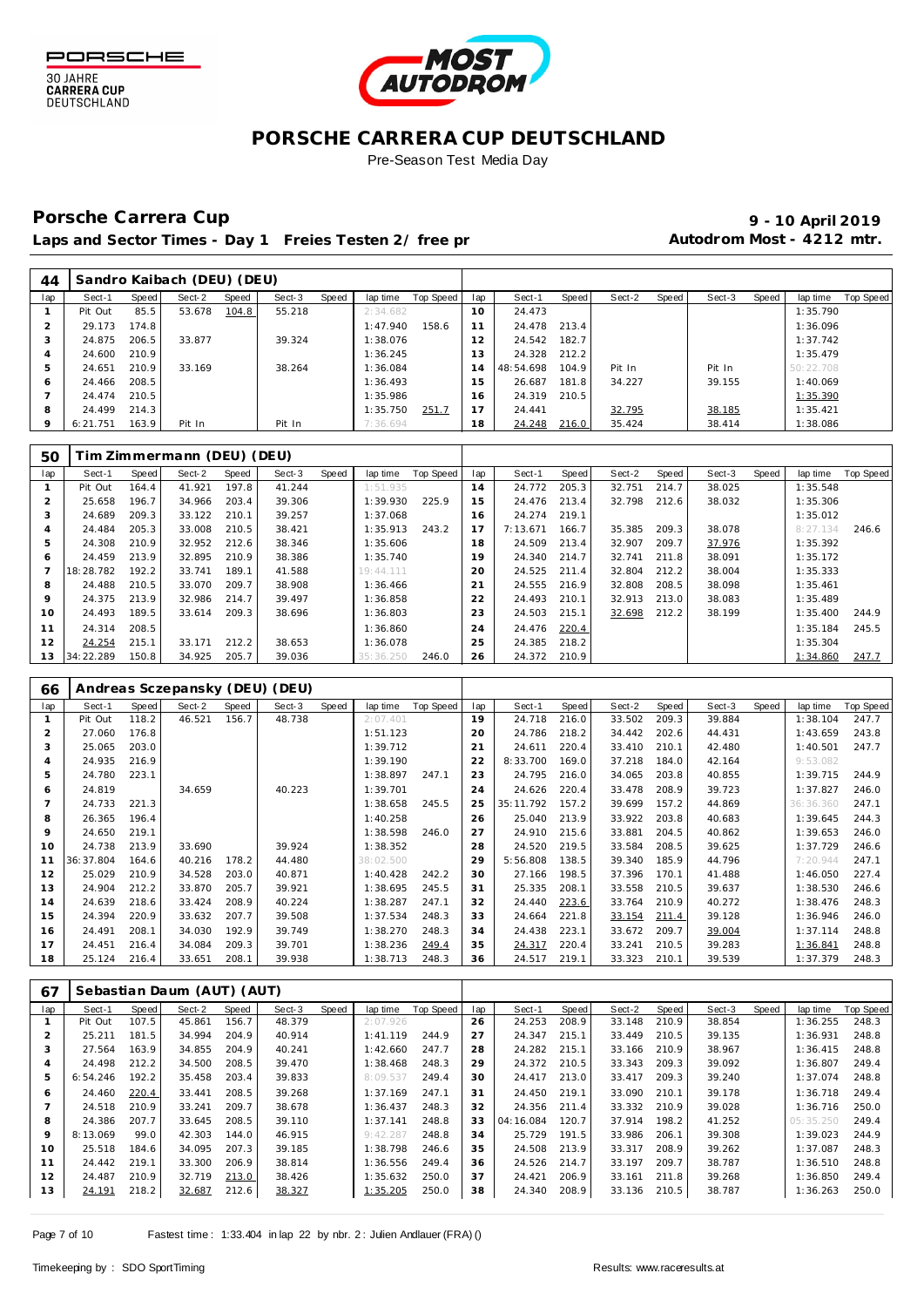



### **PORSCHE CARRERA CUP DEUTSCHLAND** Pre-Season Test Media Day

## Porsche Carrera Cup **10 April 2019 9 - 10 April 2019**

Г

# Laps and Sector Times - Day 1 Freies Testen 2/ free practice 20 and 2012 mtr.

| 38.043<br>39<br>39.810<br>27:50.125<br>133.0<br>200.4<br>50.520<br>249.4<br>27.060<br>206.9<br>33.065<br>1:39.935<br>29:18.688<br>211.4<br>14<br>38.729<br>15<br>33.305<br>209.7<br>38.980<br>1:36.855<br>33.135<br>24.570<br>216.0<br>24.414<br>214.3<br>213.0<br>1:36.278<br>246.6<br>40<br>33.204<br>24.399<br>32.991<br>38.722<br>24.509<br>215.1<br>210.1<br>38.859<br>1:36.572<br>247.1<br>210.9<br>210.9<br>16<br>41<br>1:36.112<br>17<br>24.452<br>33.271<br>38.850<br>202.6<br>210.9<br>38.728<br>248.3<br>9:32.650<br>184.9<br>34.307<br>206.9<br>1:36.451<br>42<br>10:45.807<br>18<br>207.7<br>33.190<br>210.9<br>210.5<br>33.048<br>38.508<br>1:35.980<br>24.410<br>38.572<br>1:36.172<br>249.4<br>43<br>24.424<br>210.5<br>19<br>210.5<br>212.2<br>217.3<br>32.949<br>38.508<br>1:35.859<br>24.319<br>32.896<br>38.847<br>1:36.062<br>250.6<br>24.402<br>210.9<br>44<br>20<br>33.248<br>24.690<br>204.9<br>210.9<br>39.171<br>1:37.109<br>250.0<br>217.7<br>33.067<br>38.539<br>1:35.906<br>24.300<br>210.5<br>45<br>21<br>204.2<br>33.191<br>212.2<br>1:36.390<br>250.0<br>24.384<br>213.9<br>212.2<br>38.636<br>24.355<br>38.844<br>33.149<br>1:36.169<br>46 | 247.7<br>249.4 |
|-----------------------------------------------------------------------------------------------------------------------------------------------------------------------------------------------------------------------------------------------------------------------------------------------------------------------------------------------------------------------------------------------------------------------------------------------------------------------------------------------------------------------------------------------------------------------------------------------------------------------------------------------------------------------------------------------------------------------------------------------------------------------------------------------------------------------------------------------------------------------------------------------------------------------------------------------------------------------------------------------------------------------------------------------------------------------------------------------------------------------------------------------------------------------------|----------------|
|                                                                                                                                                                                                                                                                                                                                                                                                                                                                                                                                                                                                                                                                                                                                                                                                                                                                                                                                                                                                                                                                                                                                                                             |                |
|                                                                                                                                                                                                                                                                                                                                                                                                                                                                                                                                                                                                                                                                                                                                                                                                                                                                                                                                                                                                                                                                                                                                                                             |                |
|                                                                                                                                                                                                                                                                                                                                                                                                                                                                                                                                                                                                                                                                                                                                                                                                                                                                                                                                                                                                                                                                                                                                                                             | 250.0          |
|                                                                                                                                                                                                                                                                                                                                                                                                                                                                                                                                                                                                                                                                                                                                                                                                                                                                                                                                                                                                                                                                                                                                                                             | 250.6          |
|                                                                                                                                                                                                                                                                                                                                                                                                                                                                                                                                                                                                                                                                                                                                                                                                                                                                                                                                                                                                                                                                                                                                                                             | 248.3          |
|                                                                                                                                                                                                                                                                                                                                                                                                                                                                                                                                                                                                                                                                                                                                                                                                                                                                                                                                                                                                                                                                                                                                                                             | 247.7          |
|                                                                                                                                                                                                                                                                                                                                                                                                                                                                                                                                                                                                                                                                                                                                                                                                                                                                                                                                                                                                                                                                                                                                                                             | 249.4          |
|                                                                                                                                                                                                                                                                                                                                                                                                                                                                                                                                                                                                                                                                                                                                                                                                                                                                                                                                                                                                                                                                                                                                                                             | 250.0          |
| 22<br>212.2<br>218.2<br>33.599<br>24.325<br>33.141<br>211.4<br>38.588<br>1:36.054<br>251.2<br>24.410<br>209.7<br>38.904<br>1:36.913<br>47                                                                                                                                                                                                                                                                                                                                                                                                                                                                                                                                                                                                                                                                                                                                                                                                                                                                                                                                                                                                                                   | 250.0          |
| 23<br>32.894<br>33.124<br>24.278<br>218.2<br>210.5<br>38.672<br>1:35.844<br>24.340<br>211.4<br>39.083<br>251.2<br>210.1<br>1:36.547<br>48                                                                                                                                                                                                                                                                                                                                                                                                                                                                                                                                                                                                                                                                                                                                                                                                                                                                                                                                                                                                                                   | 248.8          |
| 24<br>33.033<br>212.2<br>1:35.919<br>215.1<br>33.067<br>38.917<br>24.368<br>216.0<br>38.518<br>250.0<br>24.464<br>210.9<br>1:36.448<br>49                                                                                                                                                                                                                                                                                                                                                                                                                                                                                                                                                                                                                                                                                                                                                                                                                                                                                                                                                                                                                                   | 248.8          |
| 25<br>209.7<br>33.200<br>1:36.761<br>213.0<br>24.256<br>210.1<br>39.305<br>249.4<br>50<br>24.504<br>33.047<br>210.1<br>39.051<br>1:36.602                                                                                                                                                                                                                                                                                                                                                                                                                                                                                                                                                                                                                                                                                                                                                                                                                                                                                                                                                                                                                                   | 248.3          |

| 77             |           |       | Leon Köhler (DEU) (DEU) |       |        |       |           |           |     |           |       |        |       |           |       |           |           |
|----------------|-----------|-------|-------------------------|-------|--------|-------|-----------|-----------|-----|-----------|-------|--------|-------|-----------|-------|-----------|-----------|
| lap            | Sect-1    | Speed | Sect-2                  | Speed | Sect-3 | Speed | lap time  | Top Speed | lap | Sect-1    | Speed | Sect-2 | Speed | Sect-3    | Speed | lap time  | Top Speed |
| -1             | Pit Out   | 158.1 | 37.893                  | 193.2 | 42.993 |       | 1:53.212  |           | 22  | 27.198    | 180.9 | 33.956 | 209.7 | 38.598    |       | 1:39.752  | 197.4     |
| $\overline{2}$ | 25.607    | 200.0 | 33.794                  | 207.7 | 38.959 |       | 1:38.360  | 228.3     | 23  | 24.634    | 217.3 | 32.808 | 211.4 | 38.234    |       | 1:35.676  | 247.1     |
| 3              | 24.624    | 209.7 | 33.126                  | 209.7 | 39.089 |       | 1:36.839  | 244.9     | 24  | 24.344    | 218.2 | 32.553 |       | 37.979    |       | 1:34.876  | 248.3     |
| $\overline{A}$ | 24.711    | 214.3 | 33.185                  | 208.5 | 38.794 |       | 1:36.690  | 246.0     | 25  | 24.154    | 218.2 | 32.467 | 213.0 | 38.145    |       | 1:34.766  | 248.3     |
| 5              | 24.582    | 211.8 | 33.309                  | 212.2 | 38.781 |       | 1:36.672  | 246.0     | 26  | 24.244    | 221.3 | 35.081 | 130.3 | 46.074    |       | 1:45.399  | 248.3     |
| 6              | 31.349    | 195.7 |                         |       |        |       | 1:46.818  | 246.6     | 27  | 27:30.644 | 151.3 | 42.358 | 175.3 | 43.729    |       | 28:56.731 | 250.0     |
|                | 24.441    | 203.4 |                         |       |        |       | 1:36.631  | 247.1     | 28  | 24.588    | 202.6 | 33.382 | 210.9 | 40.070    |       | 1:38.040  | 246.6     |
| 8              | 24.794    | 177.6 | 34.145                  |       | 39.343 |       | 1:38.282  | 248.8     | 29  | 14:55.581 | 180.3 |        |       | 15:11.342 |       | 16:09.119 | 246.6     |
| $\circ$        | 24.445    | 207.3 | 33.273                  | 210.9 | 38.608 |       | 1:36.326  | 247.7     | 30  | 24.332    | 215.6 | 32.880 | 210.1 | 38.403    |       | 1:35.615  | 247.1     |
| 10             | 5:25.670  | 194.6 | 33.519                  | 210.1 | 38.708 |       | 6:37.897  | 247.7     | 31  | 24.428    | 205.7 |        |       |           |       | 1:35.876  | 248.8     |
| 11             | 24.333    | 210.9 |                         |       |        |       | 1:36.135  | 247.7     | 32  | 24.201    | 213.4 | 33.188 | 205.7 | 38.277    |       | 1:35.666  | 249.4     |
| 12             | 24.330    | 213.4 | 33.274                  |       | 38.706 |       | 1:36.310  | 247.7     | 33  | 24.435    | 211.4 | 33.267 | 212.2 | 38.467    |       | 1:36.169  | 248.3     |
| 13             | 24.484    | 216.9 | 33.238                  | 210.5 | 38.717 |       | 1:36.439  | 248.3     | 34  | 24.225    | 213.9 |        |       |           |       | 1:35.541  | 250.6     |
| 14             | 41:48.962 | 171.4 | 35.829                  | 200.0 | 39.993 |       | 43:04.784 |           | 35  | 24.218    | 206.5 | 33.102 | 213.0 | 38.234    |       | 1:35.554  | 249.4     |
| 15             | 24.840    | 202.2 | 33.616                  | 208.5 | 39.056 |       | 1:37.512  | 243.2     | 36  | 24.168    | 210.5 |        |       |           |       | 1:35.730  | 250.0     |
| 16             | 24.582    | 210.5 | 33.248                  | 209.3 | 38.730 |       | 1:36.560  | 246.0     | 37  | 24.276    | 212.6 | 33.046 | 212.2 | 38.553    |       | 1:35.875  | 249.4     |
| 17             | 24.252    | 217.7 | 33.049                  | 211.8 | 38.469 |       | 1:35.770  | 247.1     | 38  | 18:35.507 | 157.9 | 42.808 | 127.4 | 41.606    |       | 19:59.921 | 249.4     |
| 18             | 24.212    | 211.4 |                         |       |        |       | 1:35.732  | 247.7     | 39  | 25.761    | 195.3 | 33.476 | 208.5 | 38.245    |       | 1:37.482  | 226.4     |
| 19             | 24.273    | 219.5 | 33.072                  | 210.1 | 38.271 |       | 1:35.616  | 248.8     | 40  | 24.557    | 210.5 | 32.836 | 212.2 | 37.894    |       | 1:35.287  |           |
| 20             | 24.250    | 223.6 | 33.685                  | 208.9 | 38.854 |       | 1:36.789  | 247.7     | 41  | 24.248    | 216.4 | 32.361 | 214.7 | 37.870    |       | 1:34.479  | 244.9     |
| 21             | 8:16.535  | 141.5 | 37.458                  | 0.2   | 42.379 |       | 9:36.372  | 247.1     | 42  | 24.099    | 216.0 | 33.518 |       | 44.925    |       | 1:42.542  | 247.1     |

| 87             |           |       | Richard Wagner (DEU) (DEU) |       |        |       |           |           |             |           |       |        |       |        |       |           |           |
|----------------|-----------|-------|----------------------------|-------|--------|-------|-----------|-----------|-------------|-----------|-------|--------|-------|--------|-------|-----------|-----------|
| lap            | Sect-1    | Speed | Sect-2                     | Speed | Sect-3 | Speed | lap time  | Top Speed | lap         | Sect-1    | Speed | Sect-2 | Speed | Sect-3 | Speed | lap time  | Top Speed |
|                | Pit Out   | 156.3 |                            |       |        |       | 1:55.208  |           | 20          | 24.290    | 220.0 |        |       |        |       | 1:35.790  |           |
| $\overline{2}$ | 25.354    | 188.5 |                            |       |        |       | 1:38.446  |           | $2^{\circ}$ | 6:15.961  | 199.3 | Pit In |       | Pit In |       | 7:28.600  |           |
| 3              | 24.530    | 220.0 |                            |       |        |       | 1:36.103  |           | 22          | 24.485    | 220.9 |        |       |        |       | 1:36.043  |           |
| 4              | 24.492    | 216.9 | 32.893                     |       | 38.726 |       | 1:36.111  |           | 23          | 24.432    | 213.9 | 32.737 |       | 38.527 |       | 1:35.696  |           |
| 5              | 24.349    | 220.9 | 32.878                     | 208.5 | 38.652 |       | 1:35.879  |           | 24          | 7:13.570  | 174.2 | Pit In |       | Pit In |       | 8:28.194  |           |
| 6              | 24.253    | 221.3 |                            |       |        |       | 1:36.270  |           | 25          | 24.958    | 210.1 |        |       |        |       | 1:36.883  |           |
|                | 12:41.661 | 163.6 | 34.273                     |       | 42.059 |       | 13:57.993 |           | 26          | 24.348    | 220.4 |        |       |        |       | 1:35.206  |           |
| 8              | 24.507    | 219.5 | 34.273                     | 196.4 | 38.989 |       | 1:37.769  |           | 27          | 24.284    | 217.7 |        |       |        |       | 1:36.428  |           |
| 9              | 24.352    | 218.2 | 33.714                     |       | 38.304 |       | 1:36.370  |           | 28          | 26.595    | 199.3 |        |       |        |       | 1:38.740  |           |
| 10             | 24.377    | 221.8 |                            |       |        |       | 1:35.726  |           | 29          | 30:33.631 | 174.8 | Pit In |       | Pit In |       | 31:49.630 |           |
| 11             | 24.529    | 221.8 | 42.254                     |       | 39.054 |       | 1:45.837  |           | 30          | 25.096    | 200.0 |        |       |        |       | 1:36.566  |           |
| 12             | 24.545    |       |                            |       |        |       | 1:35.956  |           | 31          | 24.366    | 218.2 |        |       |        |       | 1:36.309  |           |
| 13             | 24.307    | 220.9 |                            |       |        |       | 1:35.687  |           | 32          | 24.411    | 221.3 |        |       |        |       | 1:36.725  |           |
| 14             | 44:47.333 | 163.9 | 36.598                     |       | 42.637 |       | 46:06.568 |           | 33          | 8:18.551  | 160.7 | Pit In |       | Pit In |       | 9:40.913  |           |
| 15             | 24.938    | 214.7 |                            |       |        |       | 1:36.539  |           | 34          | 26.233    | 198.9 |        |       |        |       | 1:42.299  |           |
| 16             | 24.477    | 221.3 |                            |       |        |       | 1:35.963  |           | 35          | 24.571    |       | 32.800 |       | 38.059 |       | 1:35.430  |           |
| 17             | 24.374    | 222.2 |                            |       |        |       | 1:35.344  |           | 36          | 24.359    |       |        |       |        |       | 1:34.761  |           |
| 18             | 24.230    | 221.8 |                            |       |        |       | 1:35.338  |           | 37          | 24.120    | 220.4 |        |       |        |       | 1:34.125  |           |
| 19             | 24.132    |       |                            |       |        |       | 1:35.144  |           | 38          |           |       |        |       |        |       |           |           |

| 88  |                |       | Reece Barr (IRL) (IRL) |       |        |       |                |           |      |              |       |              |       |        |       |           |           |
|-----|----------------|-------|------------------------|-------|--------|-------|----------------|-----------|------|--------------|-------|--------------|-------|--------|-------|-----------|-----------|
| lap | Sect-1         | Speed | Sect-2                 | Speed | Sect-3 | Speed | lap time       | Top Speed | lap  | Sect-1       | Speed | Sect-2       | Speed | Sect-3 | Speed | lap time  | Top Speed |
|     | Pit Out        | 124.7 | 39.288                 | 194.2 | 43.670 |       | 1:53.607       |           | 18   | 24.205       | 220.9 | 34.066 210.9 |       | 38.288 |       | 1:36.559  | 248.8     |
|     | 25.589         | 203.0 | 34.892                 | 201.1 | 39.717 |       | 1:40.198       | 241.1     | 19   | 24.349       | 220.0 | 32.730 213.0 |       | 38.167 |       | 1:35.246  | 248.8     |
|     | 24.797         | 216.9 | 33.530                 | 209.7 | 38.847 |       | 1:37.174       | 246.6     | -20  | 12:34.747    | 185.2 | 34.633 193.2 |       | 39.466 |       | 13:48.846 | 249.4     |
|     | 24.716 214.7   |       | 36.501                 | 201.1 | 40.540 |       | 1:41.757       | 247.1     | 21 l | 24.436       | 209.7 | 33.358 210.9 |       | 38.170 |       | 1:35.964  | 245.5     |
|     | 7:25.060 157.4 |       | 39.523                 | 197.4 | 41.172 |       | 8:45.755 249.4 |           | 22   | 24.358 217.3 |       | 32.917 211.4 |       | 38.096 |       | 1:35.371  | 246.6     |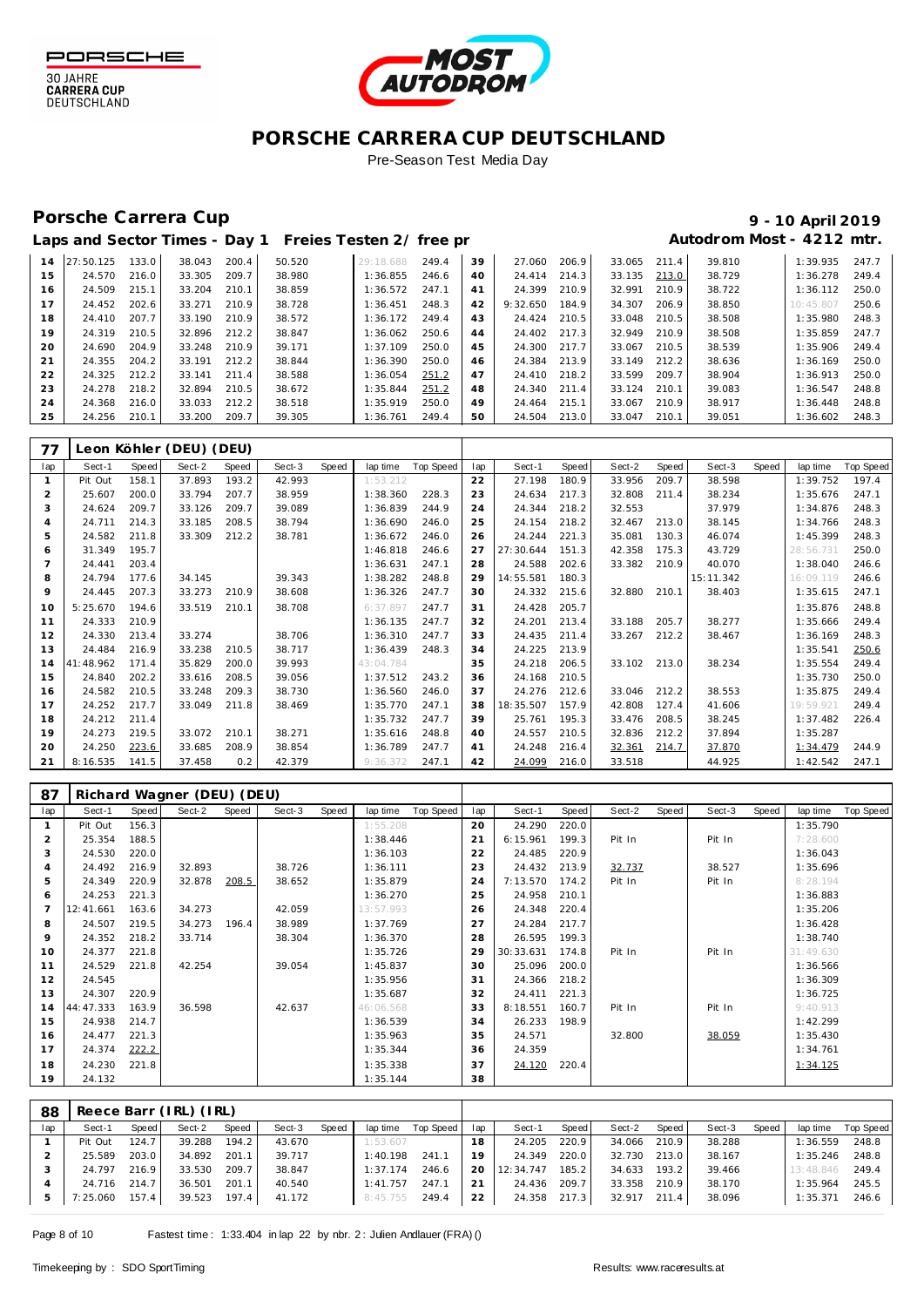

30 JAHRE<br>CARRERA CUP<br>DEUTSCHLAND



## **PORSCHE CARRERA CUP DEUTSCHLAND**

Pre-Season Test Media Day

## Porsche Carrera Cup **10 April 2019 9 - 10 April 2019**

# Laps and Sector Times - Day 1 Freies Testen 2/ free practice 2 **Autodrom Most - 4212 mtr.**

|         | Lups and sociol innos |       |        |       |        | . 0.00 00. . 0. 00 p. |       |    |          |       |              |       |        |          |       |
|---------|-----------------------|-------|--------|-------|--------|-----------------------|-------|----|----------|-------|--------------|-------|--------|----------|-------|
| 6       | 25.021                | 210.1 | 33.661 | 210.9 | 38.591 | 1:37.273              | 244.9 | 23 | 24.279   | 219.1 | 32.629       | 212.2 | 37.879 | 1:34.787 | 247.7 |
|         | 24.443                | 220.0 | 32.868 | 211.8 | 38.263 | 1:35.574              | 248.3 | 24 | 24.253   | 220.0 | 33.140       | 210.5 | 38.260 | 1:35.653 | 248.8 |
| 8       | 24.364                | 220.4 | 32.735 | 213.0 | 38.072 | 1:35.171              | 248.3 | 25 | 24.291   | 220.0 | 32.688       | 212.2 | 37.937 | 1:34.916 | 248.3 |
| $\circ$ | 24.194                | 221.3 | 32.814 | 212.2 | 38.369 | 1:35.377              | 249.4 | 26 | 24.219   | 213.9 | 32.844       | 213.0 | 39.655 | 1:36.718 | 250.0 |
| 10      | 24.308                | 219.1 | 32.608 | 214.3 | 38.117 | 1:35.033              | 250.0 | 27 | 24.888   | 213.0 | 32.946       | 212.2 | 38.377 | 1:36.211 | 236.8 |
| 11      | 24.181                | 221.3 | 32.847 | 213.0 | 38.147 | 1:35.175              | 250.6 | 28 | 24.300   | 219.5 | 32.759       | 212.6 | 38.012 | 1:35.071 | 249.4 |
| 12      | 24.297                | 223.1 | 32.980 | 210.9 | 38.380 | 1:35.657              | 250.0 | 29 | 6:48.121 | 166.2 | 36.480       | 202.6 | 40.593 | 8:05.194 | 248.3 |
| 13      | 04:29.092             | 166.2 | 36.719 | 202.2 | 41.592 | 05:47.403             | 249.4 | 30 | 25.225   | 195.3 | 33.546       | 211.4 | 38.690 | 1:37.461 | 240.5 |
| 14      | 24.669                | 216.9 | 33.809 | 209.7 | 38.990 | 1:37.468              | 246.6 | 31 | 24.496   | 220.0 | 33.184       | 212.2 | 38.224 | 1:35.904 | 247.1 |
| 15      | 24.466                | 218.2 | 33.205 | 210.5 | 38.339 | 1:36.010              | 246.6 | 32 | 24.356   | 214.3 | 32.396       | 213.4 | 37.857 | 1:34.609 | 248.3 |
| 16      | 24.319                | 219.1 | 32.869 | 211.8 | 38.084 | 1:35.272              | 248.3 | 33 | 24.327   | 220.4 | 32.544       | 213.4 | 37.791 | 1:34.662 | 248.3 |
| 17      | 24.199                | 219.1 | 32.843 | 210.1 | 38.141 | 1:35.183              | 247.7 | 34 | 24.251   | 211.8 | 32.775 212.6 |       | 37.925 | 1:34.951 | 248.8 |
|         |                       |       |        |       |        |                       |       |    |          |       |              |       |        |          |       |

| 92             |           |       | Luca Rettenbacher (AUT) (AUT) |       |        |       |           |           |     |           |       |        |       |          |       |           |                  |
|----------------|-----------|-------|-------------------------------|-------|--------|-------|-----------|-----------|-----|-----------|-------|--------|-------|----------|-------|-----------|------------------|
| lap            | Sect-1    | Speed | Sect-2                        | Speed | Sect-3 | Speed | lap time  | Top Speed | lap | Sect-1    | Speed | Sect-2 | Speed | Sect-3   | Speed | lap time  | <b>Top Speed</b> |
|                | Pit Out   | 163.9 |                               |       |        |       | 1:49.716  |           | 15  | 26.511    | 191.5 | 34.153 |       | 38.493   |       | 1:39.157  |                  |
| $\overline{2}$ | 24.971    | 197.8 | 34.062                        | 210.1 | 38.875 |       | 1:37.908  |           | 16  | 24.083    | 214.3 | 32.600 | 214.3 | 37.948   |       | 1:34.631  |                  |
| 3              | 24.412    | 198.2 | 33.355                        |       | 38.454 |       | 1:36.221  |           |     | 23.952    | 215.1 |        |       |          |       | 1:34.314  | 250.6            |
| 4              | 24.499    | 196.7 |                               |       |        |       | 1:39.801  |           | 18  | 24.092    | 220.4 |        |       |          |       | 1:34.591  |                  |
| 5              | 24.161    | 214.3 |                               |       |        |       | 1:36.045  |           | 19  | 26.150    | 183.1 | 36.657 | 183.1 | 39.781   |       | 1:42.588  |                  |
| 6              | 24.442    | 211.4 |                               |       |        |       | 1:35.949  |           | 20  | 4:29.029  | 165.4 |        | 215.1 | 4:49.343 |       | 5:46.001  |                  |
|                | 24.186    | 209.7 |                               |       |        |       | 1:35.247  |           | 21  | 24.163    |       |        |       |          |       | 1:34.812  |                  |
| 8              | 24.294    | 203.0 |                               |       |        |       | 1:35.734  | 250.6     | 22  | 24.331    | 224.1 | 34.525 | 201.5 | 39.974   |       | 1:38.830  |                  |
| 9              | 24.161    | 218.6 |                               |       |        |       | 1:36.196  |           | 23  | 16:38.425 | 157.7 | 40.420 | 171.7 | 42.440   |       | 18:01.285 |                  |
| 10             | 3:40.874  | 170.1 | Pit In                        |       | Pit In |       | 4:59.709  |           | 24  | 24.222    | 212.6 |        |       |          |       | 1:34.986  | 248.3            |
| 11             | 24.108    | 215.1 | 32.963                        |       | 38.519 |       | 1:35.590  |           | 25  | 24.032    | 218.6 |        |       |          |       | 1:36.289  |                  |
| 12             | 24.620    | 208.9 |                               |       |        |       | 1:36.790  |           | 26  | 24.162    | 215.6 |        |       |          |       | 1:34.826  |                  |
| 13             | 24.308    | 212.2 |                               |       |        |       | 1:35.708  |           | 27  | 24.102    | 218.2 |        |       |          |       | 1:35.177  |                  |
| 14             | 32:09.121 | 170.3 | Pit In                        |       | Pit In |       | 33:31.537 |           | 28  |           |       |        |       |          |       |           |                  |

| 93  | Jaxon Evans (AUS) (AUS) |       |        |       |        |       |           |           |     |           |       |        |       |        |       |           |                  |
|-----|-------------------------|-------|--------|-------|--------|-------|-----------|-----------|-----|-----------|-------|--------|-------|--------|-------|-----------|------------------|
| lap | Sect-1                  | Speed | Sect-2 | Speed | Sect-3 | Speed | lap time  | Top Speed | lap | Sect-1    | Speed | Sect-2 | Speed | Sect-3 | Speed | lap time  | <b>Top Speed</b> |
|     | Pit Out                 | 119.5 | 48.210 | 149.8 | 53.285 |       | 2:17.584  |           | 18  | 24.169    | 218.6 | 32.622 | 210.9 | 38.027 |       | 1:34.818  | 248.8            |
|     | 26.319                  | 206.5 | 33.442 | 210.9 | 39.094 |       | 1:38.855  | 186.9     | 19  | 24.077    | 220.9 | 32.462 | 211.8 | 38.107 |       | 1:34.646  | 248.8            |
| 3   | 24.423                  | 217.3 | 32.791 | 210.9 | 38.368 |       | 1:35.582  | 248.3     | 20  | 8:37.144  | 175.0 | 34.591 | 204.5 | 41.577 |       | 9:53.312  | 247.1            |
| 4   | 24.256                  | 220.0 | 32.465 | 212.6 | 38.048 |       | 1:34.769  | 248.8     | 21  | 24.422    | 213.4 | 32.746 | 212.2 | 38.023 |       | 1:35.191  | 231.3            |
| 5   | 10:42.714               | 153.0 | 39.541 | 199.6 | 43.398 |       | 12:05.653 | 248.3     | 22  | 24.094    | 223.1 | 49.935 | 204.5 | 39.771 |       | 1:53.800  | 247.7            |
| 6   | 24.262                  | 214.3 | 32.557 | 209.7 | 38.056 |       | 1:34.875  | 247.7     | 23  | 24.069    | 221.3 | 35.215 | 212.6 | 38.515 |       | 1:37.799  | 248.8            |
|     | 24.132                  | 220.9 | 33.513 | 184.3 | 39.711 |       | 1:37.356  | 248.3     | 24  | 20:48.882 | 169.3 | 38.528 | 201.1 | 45.990 |       | 22:13.400 | 249.4            |
| 8   | 24.196                  | 221.3 | 35.544 | 210.1 | 38.351 |       | 1:38.091  | 248.8     | 25  | 24.279    | 213.4 | 32.853 | 210.9 | 38.339 |       | 1:35.471  | 247.1            |
| 9   | 10:30.363               | 133.2 | 46.966 | 148.1 | 51.410 |       | 12:08.739 | 248.3     | 26  | 6:46.157  | 188.2 | 34.267 | 210.9 | 38.527 |       | 7:58.951  | 246.6            |
| 10  | 14:36.879               | 146.5 | 42.784 | 137.8 | 47.057 |       | 16:06.720 | 167.4     | 27  | 24.256    | 218.2 | 32.784 | 211.4 | 38.242 |       | 1:35.282  | 248.8            |
| 11  | 26.139                  | 204.2 | 33.704 | 208.9 | 38.474 |       | 1:38.317  | 219.1     | 28  | 1:04.409  | 136.7 | 45.109 | 131.7 | 53.800 |       | 12:43.318 | 250.0            |
| 12  | 24.313                  | 219.5 | 32.500 | 211.4 | 38.861 |       | 1:35.674  | 248.3     | 29  | 30.589    | 113.3 | 42.645 | 117.0 | 46.293 |       | 1:59.527  | 158.8            |
| 13  | 24.185                  | 219.1 | 32.317 | 211.4 | 37.875 |       | 1:34.377  | 247.7     | 30  | 24.957    | 204.5 | 33.928 | 207.7 | 38.612 |       | 1:37.497  | 246.6            |
| 14  | 24.110                  | 220.9 | 34.692 | 191.8 | 40.841 |       | 1:39.643  | 249.4     | 31  | 24.013    | 217.7 | 32.920 | 210.9 | 39.049 |       | 1:35.982  | 249.4            |
| 15  | 24.184                  | 224.5 | 37.180 | 185.9 | 39.410 |       | 1:40.774  | 247.1     | 32  | 24.088    | 220.0 | 32.366 | 212.6 | 37.820 |       | 1:34.274  | 250.0            |
| 16  | 14:43.541               | 110.4 | 41.822 | 170.9 | 45.423 |       | 16:10.786 | 249.4     | 33  | 24.034    | 216.9 | 33.801 | 151.5 | 43.964 |       | 1:41.799  | 250.0            |
| 17  | 24.329                  | 218.6 | 32.643 | 209.7 | 38.511 |       | 1:35.483  | 247.1     | 34  |           |       |        |       |        |       |           |                  |

| 94             | Jannes Fittje (DEU) (DEU) |       |        |       |                 |       |           |           |     |           |       |        |       |        |       |           |           |
|----------------|---------------------------|-------|--------|-------|-----------------|-------|-----------|-----------|-----|-----------|-------|--------|-------|--------|-------|-----------|-----------|
| lap            | Sect-1                    | Speed | Sect-2 | Speed | Sect-3          | Speed | lap time  | Top Speed | lap | Sect-1    | Speed | Sect-2 | Speed | Sect-3 | Speed | lap time  | Top Speed |
|                | Pit Out                   | 129.5 |        |       |                 |       | 2:02.500  |           | 24  | 24.374    | 213.9 |        |       |        |       | 1:36.395  |           |
| $\overline{2}$ | 27.522                    | 176.2 |        |       |                 |       | 1:42.205  |           | 25  | 11:55.510 | 155.6 | Pit In |       | Pit In |       | 13:18.557 |           |
| 3              | 25.586                    | 203.0 | 33.537 |       | 39.144          |       | 1:38.267  |           | 26  | 24.829    | 211.4 |        |       |        |       | 1:36.756  |           |
| $\overline{4}$ | 25.555                    |       |        |       |                 |       | 1:37.624  |           | 27  | 24.548    |       |        |       |        |       | 1:35.922  |           |
| 5              | 24.634                    | 213.9 |        |       |                 |       | 1:36.335  |           | 28  | 24.410    | 216.0 |        |       |        |       | 1:36.359  |           |
| 6              | 14:17.332                 | 155.4 | Pit In |       | Pit In          |       | 15:32.306 |           | 29  | 25.046    | 213.0 |        |       |        |       | 1:39.653  |           |
|                | 26.479                    | 154.9 |        |       |                 |       | 1:39.784  |           | 30  | 24.529    | 220.4 |        |       |        |       | 1:35.951  |           |
| 8              | 24.550                    | 208.1 |        |       |                 |       | 1:36.351  |           | 31  | 24.511    |       |        |       |        |       | 1:36.195  |           |
| 9              | 24:46.335                 | 124.6 |        |       | 111.7 25:19.794 |       | 26:23.317 |           | 32  | 33:17.963 | 147.5 | Pit In |       | Pit In |       | 34:41.658 |           |
| 10             | 28.021                    | 166.7 |        |       |                 |       | 1:51.602  |           | 33  | 25.401    | 196.0 |        |       |        |       | 1:38.217  | 238.9     |
| 11             | 25.373                    | 197.8 |        |       |                 |       | 1:37.645  |           | 34  | 24.511    | 210.1 |        |       |        |       | 1:37.129  |           |
| 12             | 24.712                    | 213.0 |        |       |                 |       | 1:35.718  |           | 35  | 24.700    | 216.4 |        |       |        |       | 1:37.332  |           |
| 13             | 24.523                    | 213.4 |        |       |                 |       | 1:40.660  |           | 36  | 11:41.256 | 151.5 | Pit In |       | Pit In |       | 13:11.175 |           |
| 14             | 24.375                    | 214.3 |        |       |                 |       | 1:35.788  |           | 37  | 26.835    | 177.0 |        |       |        |       | 1:40.843  |           |